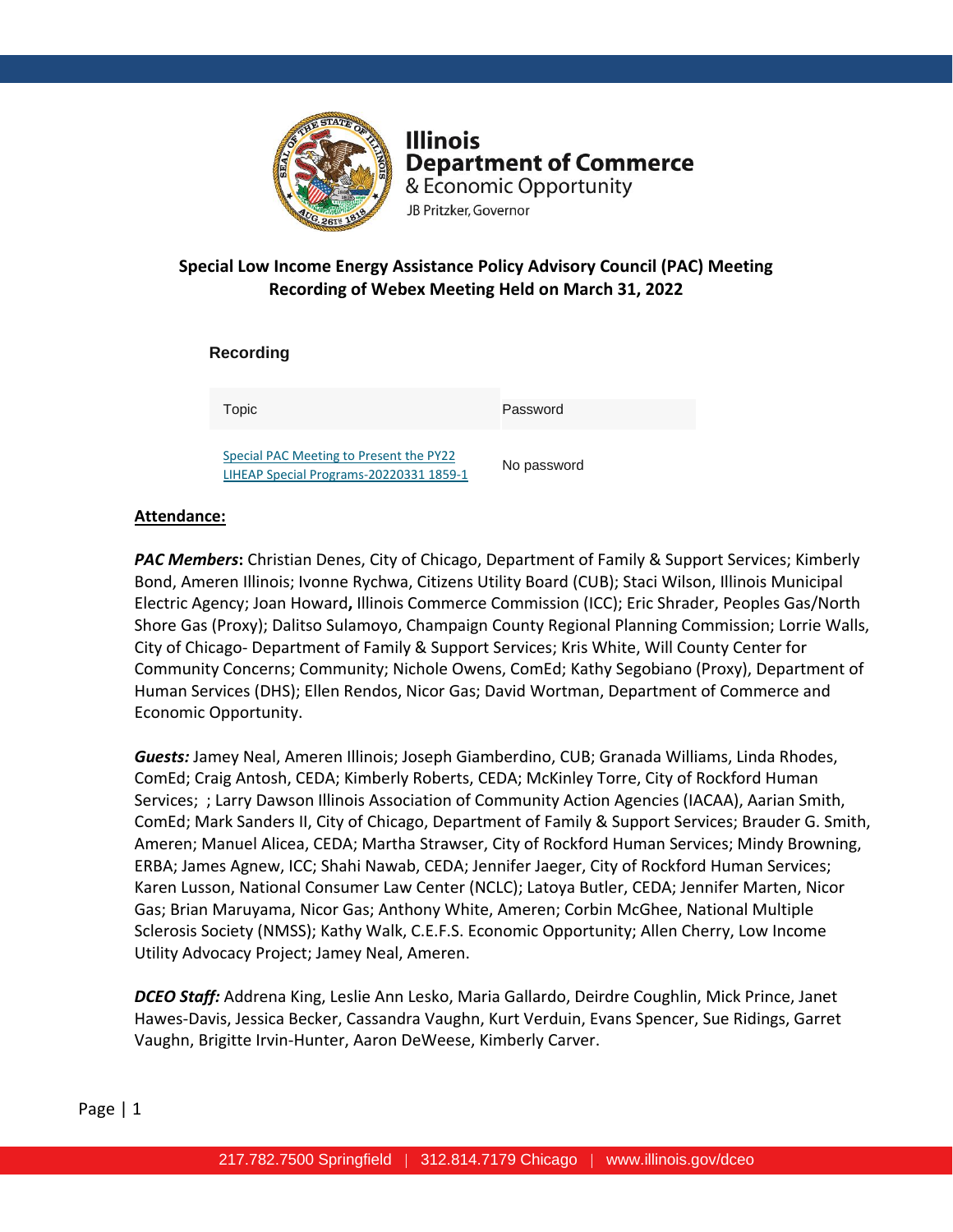## **Special Policy Advisory Council (PAC) Webex Meeting Transcript March 31, 2022**

### WEBVTT

### 1

david wortman 00:00:42.415 --> 00:00:43.285 Okay, thank you.

## 2

Maria Gallardo 00:00:43.315 --> 00:00:44.005 Okay.

## 3

david wortman 00:01:23.700 --> 00:01:30.205 At 2 o'clock, right now I'm going to wait just another minute. Cause I see quite a few people coming on.

## 4

david wortman 00:02:13.665 --> 00:02:16.155 Meeting to order do you want to take role Maria?

### 5

Maria Gallardo 00:02:17.055 --> 00:02:34.545 Sure, good afternoon. Everyone, this is Maria yard with the office of community assistance so for the pack members, uh, we'll do the roll call so please mute yourself when, um, when I call your name and then either.

6 Eric Schrader 00:02:52.760 --> 00:02:53.265 Dave.

### 7

Maria Gallardo 00:02:53.865 --> 00:02:58.755 Okay, perfect, thank you. Eric. Uh, Christine Dennis from the city of Chicago.

## 8

Maria Gallardo 00:03:03.060 --> 00:03:04.975 Cold wins from comments.

### 9

Aarian Smith - ComEd 00:03:06.685 --> 00:03:10.045 This is Aaron Smith representing the call. She'll be joining later.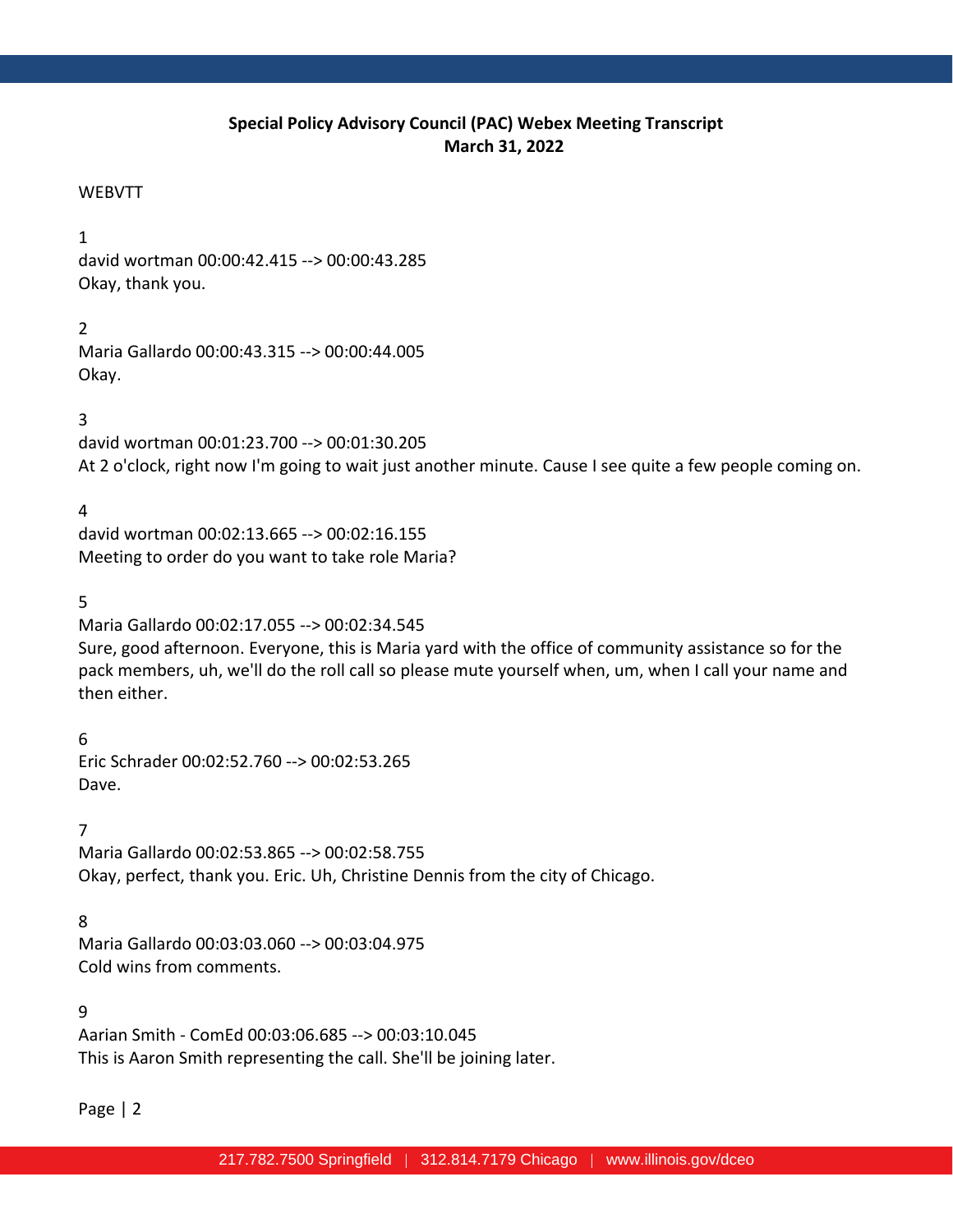Maria Gallardo 00:03:10.585 --> 00:03:15.175 Okay, thank you. Aaron. Uh, Kimberly bond from in Illinois.

### 11

Maria Gallardo 00:03:28.055 --> 00:03:28.235 Here.

### 12

Jamey 00:03:28.265 --> 00:03:31.205 Hi, Maria yes, I'm on for AMR and Jamie. Neil?

### 13

Maria Gallardo 00:03:31.235 --> 00:03:41.285 Okay, perfect, thank you. Jamie. Let's, uh, then go with Yvonne from citizens utility board.

### 14

Ivonne Rychwa 00:03:43.595 --> 00:03:46.625 Maria, I'm here I'm from.

### 15

Maria Gallardo 00:03:47.044 --> 00:03:51.244 And Rick was sorry to sorry for the lease pronunciation.

### 16

Ivonne Rychwa 00:03:52.714 --> 00:03:53.494 No worries.

## 17

Maria Gallardo 00:03:54.334 --> 00:03:59.614 Okay, thank you. Okay, Barbara, skilled sent from Illinois area agency on aging.

### 18

Maria Gallardo 00:04:03.904 --> 00:04:09.514 Okay, um, also if we have a proxy Tracy online.

### 19

Maria Gallardo 00:04:23.145 --> 00:04:26.715 Okay, uh, John, how it works from Illinois Commerce Commission.

## 20 Joan Howard 00:04:27.465 --> 00:04:28.635 Yes, Maria, I'm here.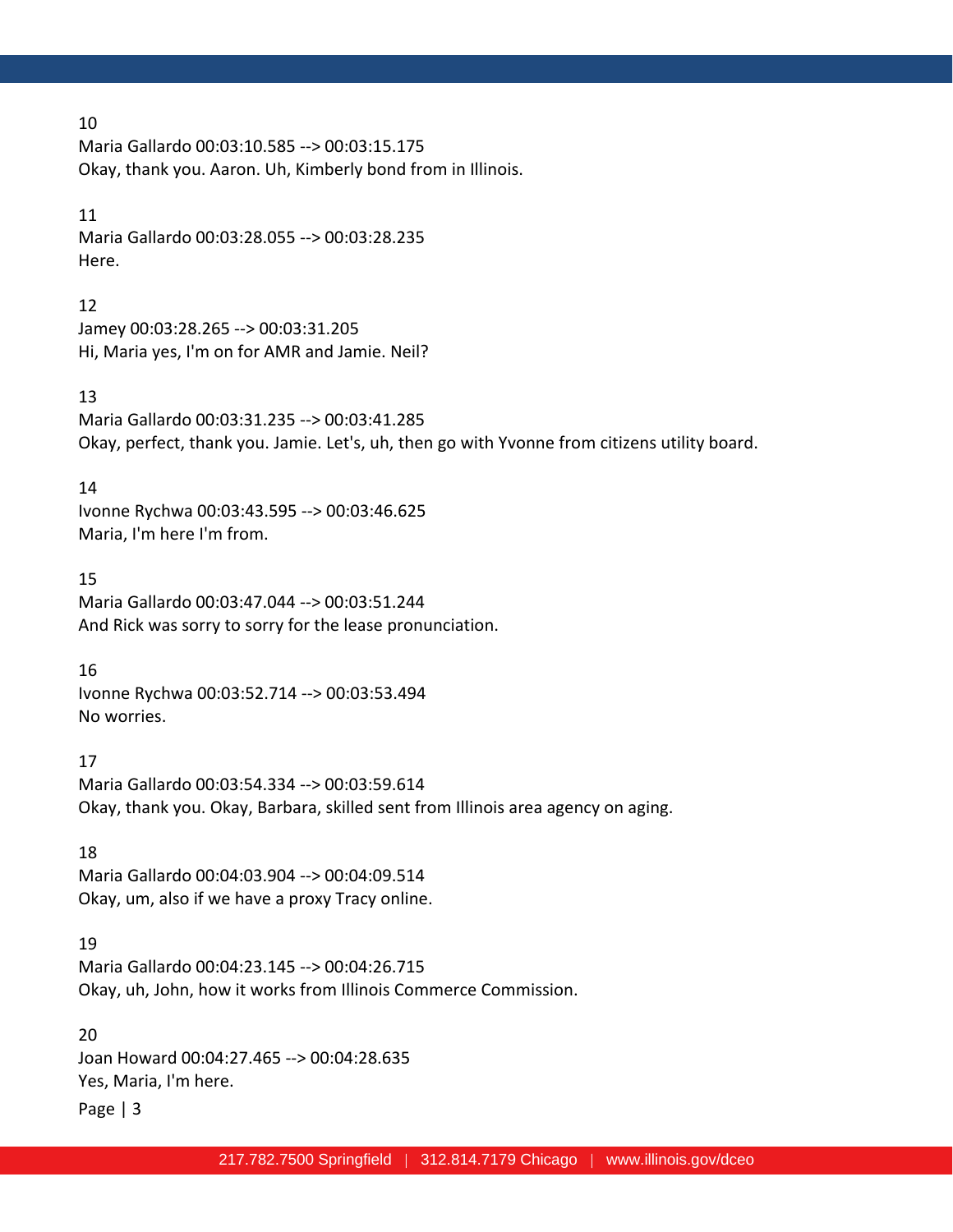Maria Gallardo 00:04:29.325 --> 00:04:35.925 Okay, thank you. Don't a rough car from Illinois retail merchants association.

### 22

Maria Gallardo 00:05:11.855 --> 00:05:13.865 Failing random from gas.

## 23

ellen rendos 00:05:15.485 --> 00:05:16.535 Yes, I'm.

## 24

Maria Gallardo 00:05:16.895 --> 00:05:23.285 Okay, thank you. Ellen Ryan Robertson from looters, Robertson and coleson.

## 25

Maria Gallardo 00:05:25.774 --> 00:05:31.054 Okay, the liters pneumonia from champagne County, regional planning coalition.

### 26

Dalitso Sulamoyo 00:05:31.864 --> 00:05:32.434 Present.

## 27

Maria Gallardo 00:05:32.914 --> 00:05:46.624 Okay, thank you. Uh, from department of human services, or if we have, um, think I've seen Kathy piano.

## 28

Maria Gallardo 00:05:47.105 --> 00:05:48.125 Proxy.

## 29

Kathy Segobiano 00:05:48.485 --> 00:05:51.935 Yes, Kathy present for department of human services.

## 30

Maria Gallardo 00:05:52.715 --> 00:06:02.315 Perfect Thank you Cathy. Then Laurie walls. I already mark you, Lori is present. Uh, what about Chris? Widespread? Will.

## 31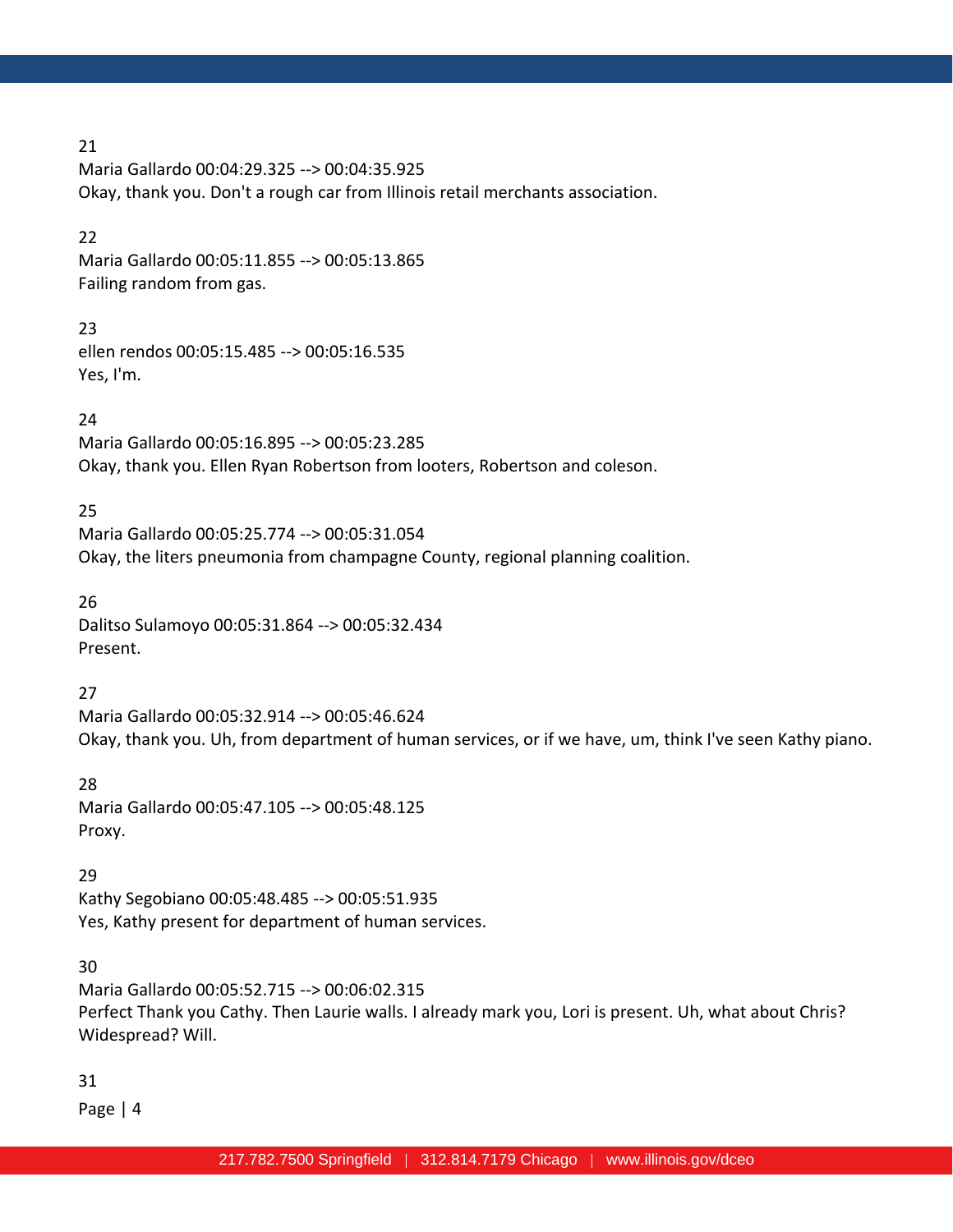kris white 00:06:03.305 --> 00:06:03.725 Present.

### 32

Maria Gallardo 00:06:04.595 --> 00:06:07.895 Thank you Chris. Stacey will.

## 33

Maria Gallardo 00:06:07.924 --> 00:06:10.954 From Illinois, municipal electric agency.

34 Staci Wilson 00:06:11.794 --> 00:06:12.694 I'm present.

## 35

Maria Gallardo 00:06:13.264 --> 00:06:29.044

Thank you Stacy. Uh, Kevin right from designee, representing independent energy providers. Okay. And last, but not least, uh, David from the Department of commerce and economic opportunity.

## 36

## david wortman 00:06:29.854 --> 00:06:50.164

I am here Thank you very much, Maria, so okay. Uh, we will head into the meeting now. We've done the, uh, called order and the, the roll call. It's not like we had a a good majority, so we definitely have a quorum today, so we'll jump. Right into it. Uh, once again I'd want to let everyone know that this call is being recorded and.

## 37

## david wortman 00:06:56.825 --> 00:07:17.945

I am going to share my screen and, uh, start talking about, um, the reason for this special meeting. So we're talking today. Uh, me, we have this emergency meeting of the policy advisory council to talk about the, uh, utility, uh, utility disconnect.

## 38

## david wortman 00:07:17.949 --> 00:07:39.094 Avoidance program, uh, we did this last year and, um, it was successful. We kept, uh, 121,000 utility accounts connected last year and, uh, the governor's office, uh, reached out to a D CEO back in January and, uh, let us.

39 david wortman 00:07:39.124 --> 00:08:00.244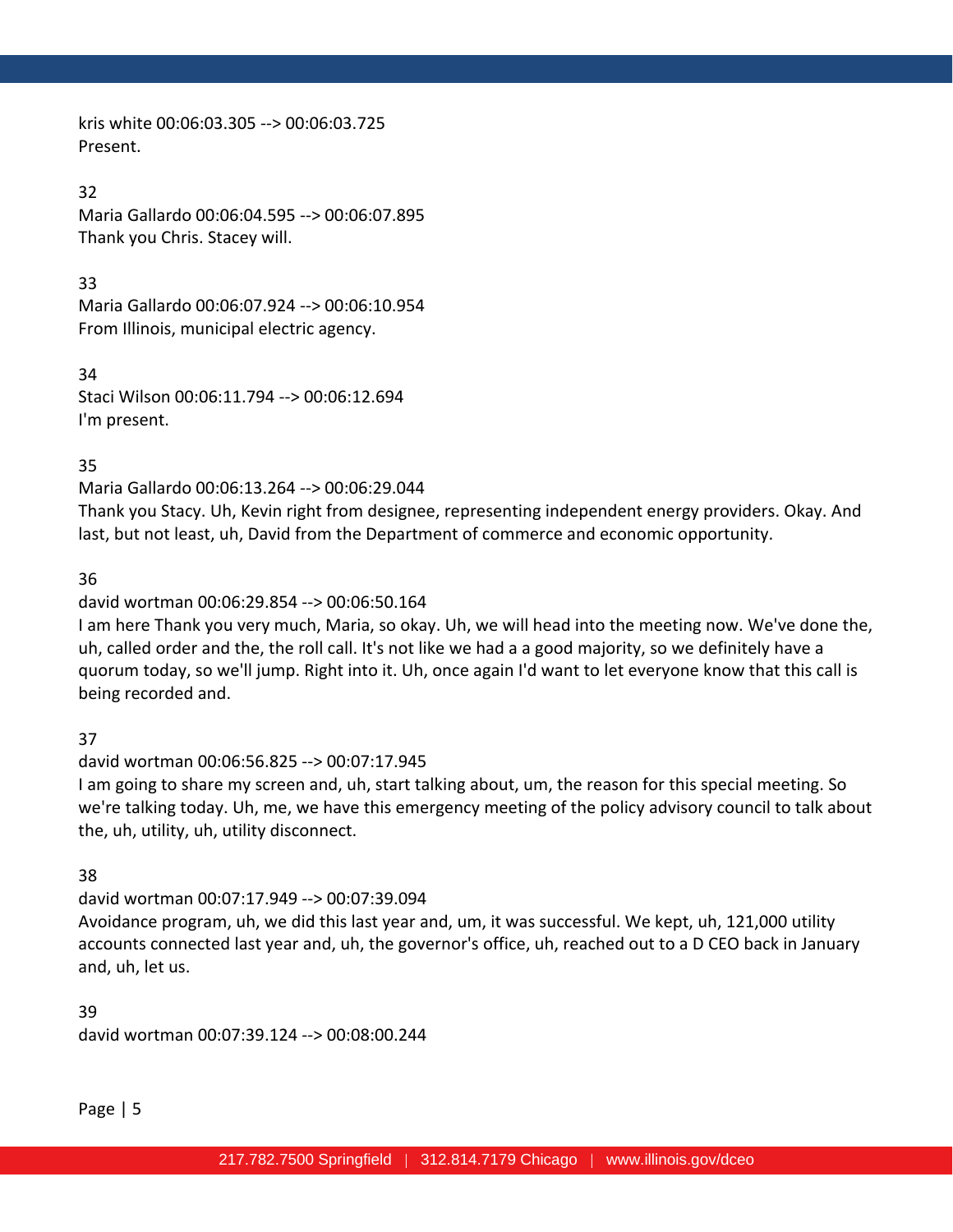Know that they like that program and wanted to, uh, wanted us to implement something similar this year. And as they made that known to us, they also, uh, let us know that they were going to start repaying some of the borrowings. So, I'm going to go over, um, in my presentation. Uh, I'm gonna.

### 40

### david wortman 00:08:00.249 --> 00:08:21.394

So, where we're, at this year, in our regular life, he'd been Pip programs and, uh, where we think we're going to finish and then talk about, uh, the funding for these special programs what it means for us this year and how we're going to continue on into the future program years I'll wrap up my program.

### 41

### david wortman 00:08:21.399 --> 00:08:42.544

Explaining what the numbers are for the, uh, this year and then I'll hand off to Maria and Leslie, and to talk about, uh, the, um, mechanics of the program as we move forward. So all of these numbers that I'm going to show right now are client benefits. Uh, so the, um, community action agency.

### 42

## david wortman 00:08:42.724 --> 00:09:03.694

Dollars aren't included in this, uh, just so, you know, so, where are we at this year? Uh, and how are we doing? So this is the last, uh, 4 program years and this year shown to, uh, this is, um, the households assisted. So, Pre, we were doing, uh.

### 43

## david wortman 00:09:03.699 --> 00:09:24.184

27,280,000 a year in program year, 20 the last few months we, uh, we went cove hit and it, uh, it definitely affected our program. We, uh, assisted 250,000 in programming or 20 last year. Uh, the.

## 44

## david wortman 00:09:27.400 --> 00:09:48.545

Um, we're down a little bit, uh, but, uh, the tip numbers were up. So we were doing, um, it it was a hard year for us. Uh, because we were doing largely remote applications. Uh, but we were able to, um, we were able to at the end of the year, do the, you.

## 45

## david wortman 00:09:48.549 --> 00:10:09.694

And if you remember last year's, you'd app, we served program year, 21 folks, but we were also able to go back and get programming or 19 and 20 clients. And those clients there were 28,000 that were assisted in the last year that were from programming or.

46 david wortman 00:10:09.699 --> 00:10:30.814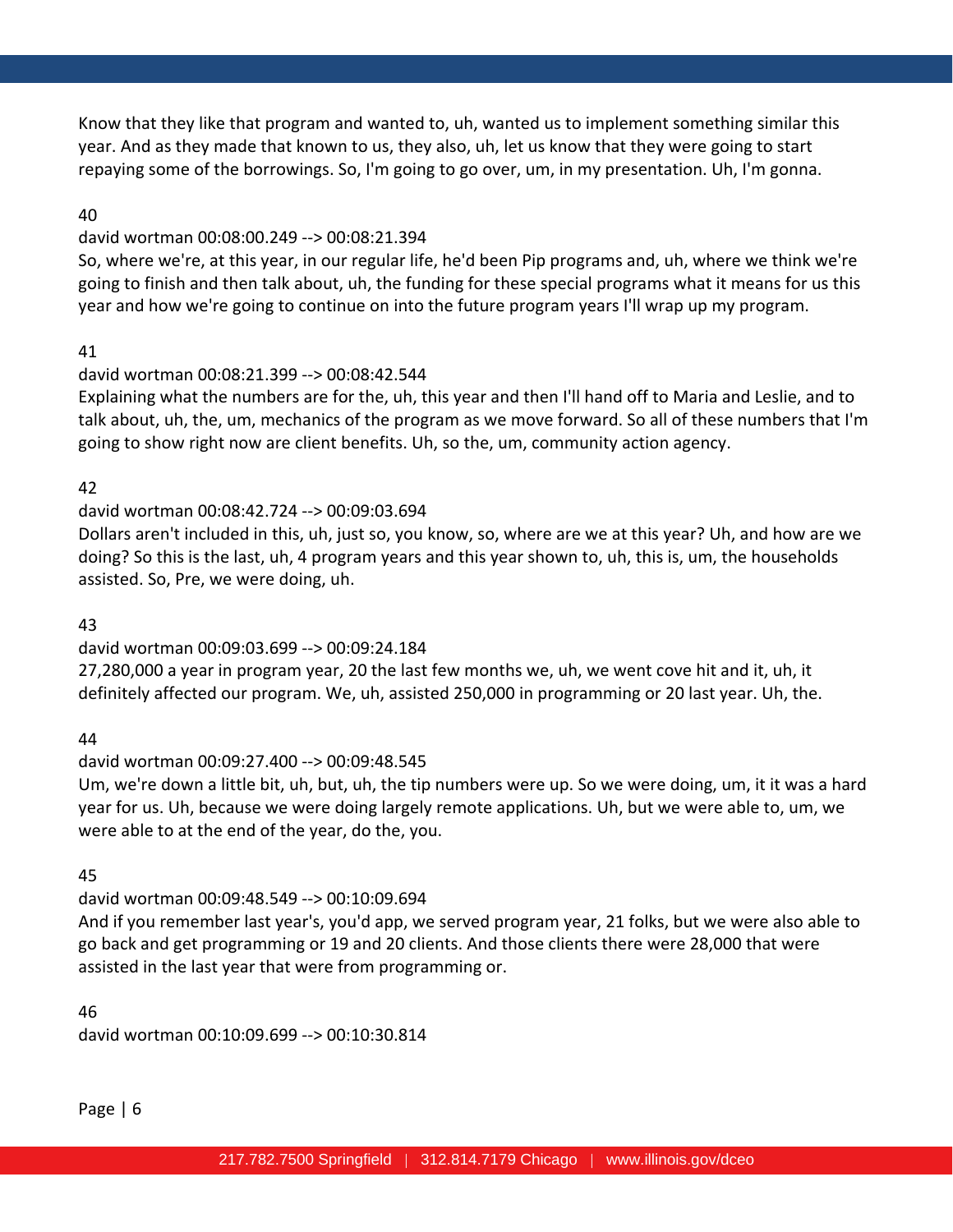20, so all told, we were, we were able to assist over 292,000 households last year, uh, which, uh, is, you know, the most that you see across the board here. So, uh, it was a difficult year, but at the end of the, you know, at the end of the day, we assisted more than, uh, than ever and this year.

### 47

### david wortman 00:10:30.904 --> 00:10:51.244

What we're looking at, um, the, uh, programs together are up around 279 280,000, which, uh, really is coming up to a Pre covet level. So the agencies have done a good job. And, uh, you know, we're back to serving.

### 48

### david wortman 00:10:52.204 --> 00:11:13.144

Pre coban numbers the 1 thing I want to point out here, the PIP numbers 38,000, um, being assisted that compares to 22,000 back in program year, 19. so we've had a 73% increase. Uh, so, you know, we're coming up on nearly doubling the, uh, PIP.

### 49

## david wortman 00:11:28.400 --> 00:11:49.545

Numbers and, um, something that, uh, we can be proud of so, for our budget and versus where we're projecting to end up, um, we projected 232 at the beginning of the year in our budget, uh, aiming for, like, 100 or 1065 dollars per application.

### 50

## david wortman 00:11:49.574 --> 00:12:10.604

This is, uh, if you remember this is quite a bit larger. This is almost 50% more than the, uh, program year, 21, average per app. Um, so, um, this was the, it total 247Million for our budget this year. Uh, we're coming in a little, uh, a higher.

## 51

## david wortman 00:12:10.699 --> 00:12:31.844

On the number of applications, we think we're going to process of 241 rather than 232. the, uh, amount per application is a little bit less. So all told we're very close to what our budget was. We're looking at 250Million compared to 247 for, uh, when you take that, uh, together with, uh, 41.

## 52

## david wortman 00:12:31.849 --> 00:12:52.994

1Million in, uh, PIP and the, uh, 250 and lie here together. We're looking at 291Million, uh, for our normal operations this year and our budget was 265. so we're, we're getting very close to the budget. I'll show that on on.

### 53

david wortman 00:12:54.515 --> 00:13:15.035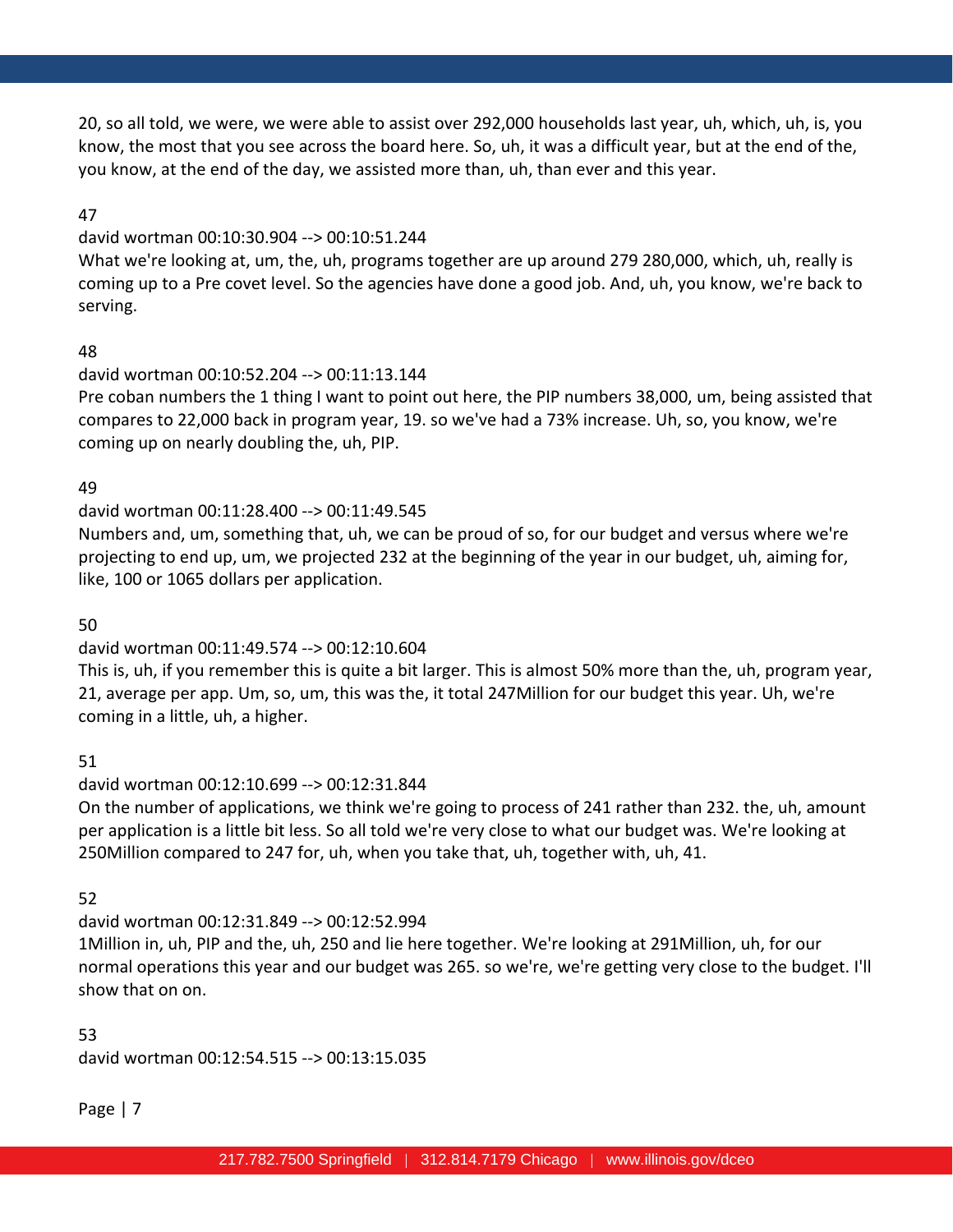A table I presented this in April of last year for our program year 22 budget. At that time we thought we were going to spend 100 of our 21 grant. Uh, and, uh, had 208 budgeted for, uh, and we're gonna save our 22.

### 54

### david wortman 00:13:16.114 --> 00:13:36.454

To, uh, for the program year, 23 for next year. So this was our budget, and we had, uh, the remaining was, uh, state funding or to get to the 294 to 95. so we're coming in slightly under that. But the thing I want to point out is that we ended up with some, uh.

### 55

### david wortman 00:13:36.484 --> 00:13:57.604

1 funding available to us this year that that we, uh, we've gone through this. Now, the 15.6Million is expended. Uh, we're actually going to have a little more RPO funding than we thought because some of the admin that was allocated for the state, uh, is gonna be put out as, um, client benefit money and.

### 56

## david wortman 00:13:57.609 --> 00:14:18.754

We are going to dip into the 22 a little bit. So, all of that, what it means, uh, for the state fund, we've actually are going to be spending 33Million less than we had budgeted out of the state fund. So that matters.

### 57

## david wortman 00:14:19.114 --> 00:14:39.904

Um, I'll show in a couple slides, uh, with why that 33Million is important is I'm looking at what the balance in the state fund is going to be at the end of this program year. And then how that's going to affect our planning for the next few.

## 58

# david wortman 00:14:39.934 --> 00:15:01.024

Years so we have 33Million remaining in our state fund budget. Now, this slide is from a couple years ago. Uh, I showed it in a in a couple different presentations. This is the history of state law. He fund borrowing in 1819.

## 59

david wortman 00:15:01.059 --> 00:15:07.504 20 in those 3 years, we had a total of 142Million dollars borrowed.

## 60

david wortman 00:15:09.845 --> 00:15:30.395

I checked yesterday morning and found out that we now have repaid to the state fund a total of 142Million dollars. This year. We, uh, repay there was 70Million repaid in January. 30Million repaid, uh, in February and the 42Million was repaid. Um.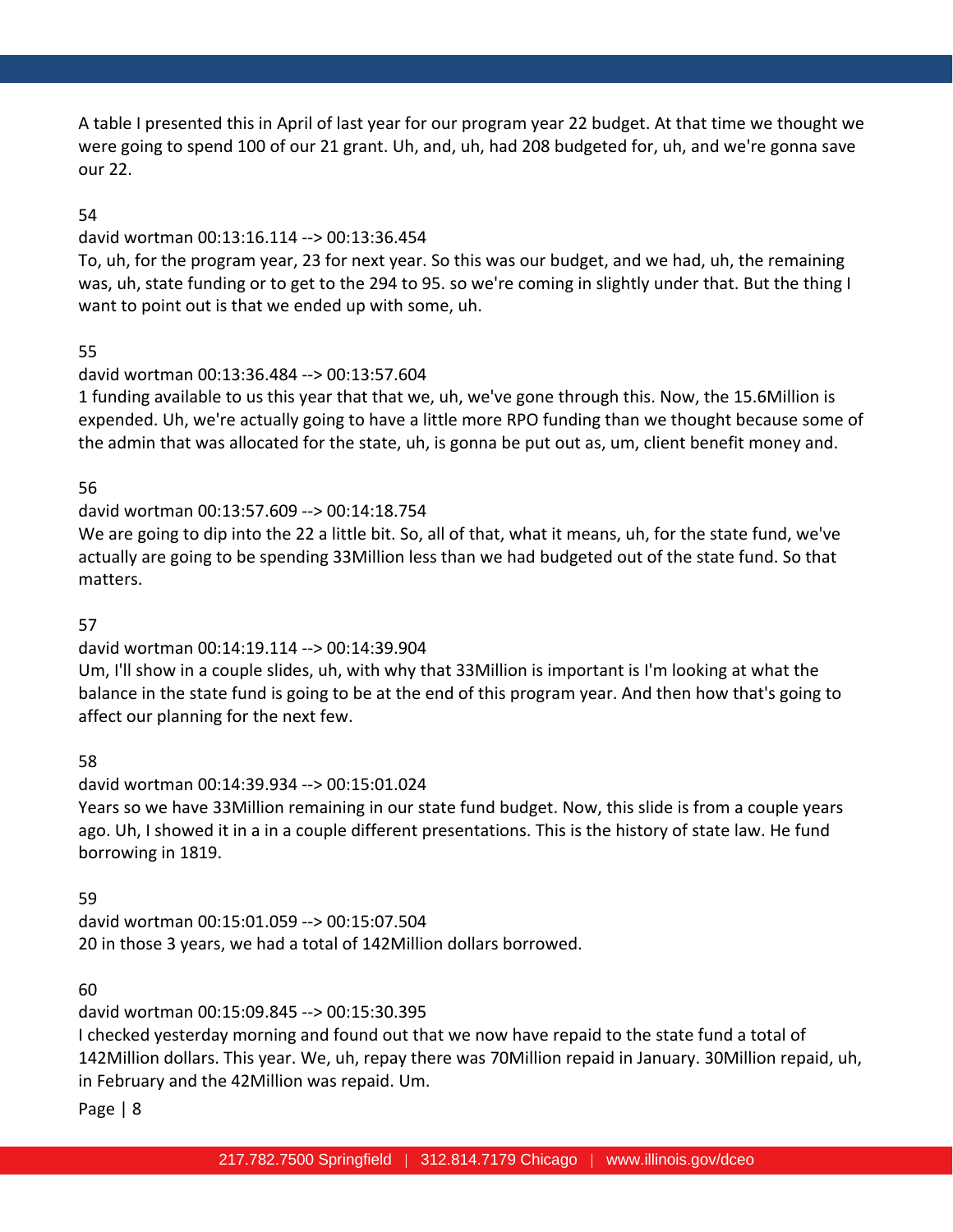### david wortman 00:15:31.114 --> 00:15:51.814

Sometime in the last week, because I, I check this, uh, this site, uh, about weekly to see and, uh, we now have had that entire 819 and 20, um, borrowing repaid. So taken together. Um, if we did no special.

## 62

## david wortman 00:15:51.819 --> 00:16:12.964

Projects our state fund, uh, the kind of the, the money that would be left in the state fund would be we started the year July 1st we had 50Million, uh, in the state fund. We've underspent our budget by 33,000,000.

## 63

## david wortman 00:16:12.994 --> 00:16:23.044

Now, we've had 142Million repaid, so if we did nothing else, we would have something like 225Million in the state fund at the end of the year.

## 64

## david wortman 00:16:26.464 --> 00:16:46.804

So, um, this slide, uh, it's going to be, uh, at the April pack meeting the normal pack meeting. I'm going to do the program year, 23 budget, and show the next few, um, program years as well. And this slide is part will be part of that presentation.

### 65

## david wortman 00:16:46.834 --> 00:17:07.954

But, uh, what this slide shows is, the normal programming. This is the 291Million, uh, that I've shown on the slides here earlier. Uh, that's where we're expecting to end. We are budgeting 80Million dollars in client benefit funds for the special.

### 66

## david wortman 00:17:07.984 --> 00:17:28.984

Projects and that is the, uh, the, the utility disconnection avoidance program and the summer supplemental, or the supplemental payment. Some are supplemental payment program, uh, those 2 together. We're going to do something around 80Million. So when you take all of that together, uh, it's.

## 67

## david wortman 00:17:29.110 --> 00:17:50.195

371Million, uh, why he Pip, you'd app in the summer supplemental payment. So, uh, that's, uh, that's a lot of, uh, that's a lot of funding. It's, uh, I'm trying to remember I, I was gonna look up and I forgot to look it up, but I think last year we did, uh, like 300.

Page | 9 68 david wortman 00:17:50.259 --> 00:18:11.404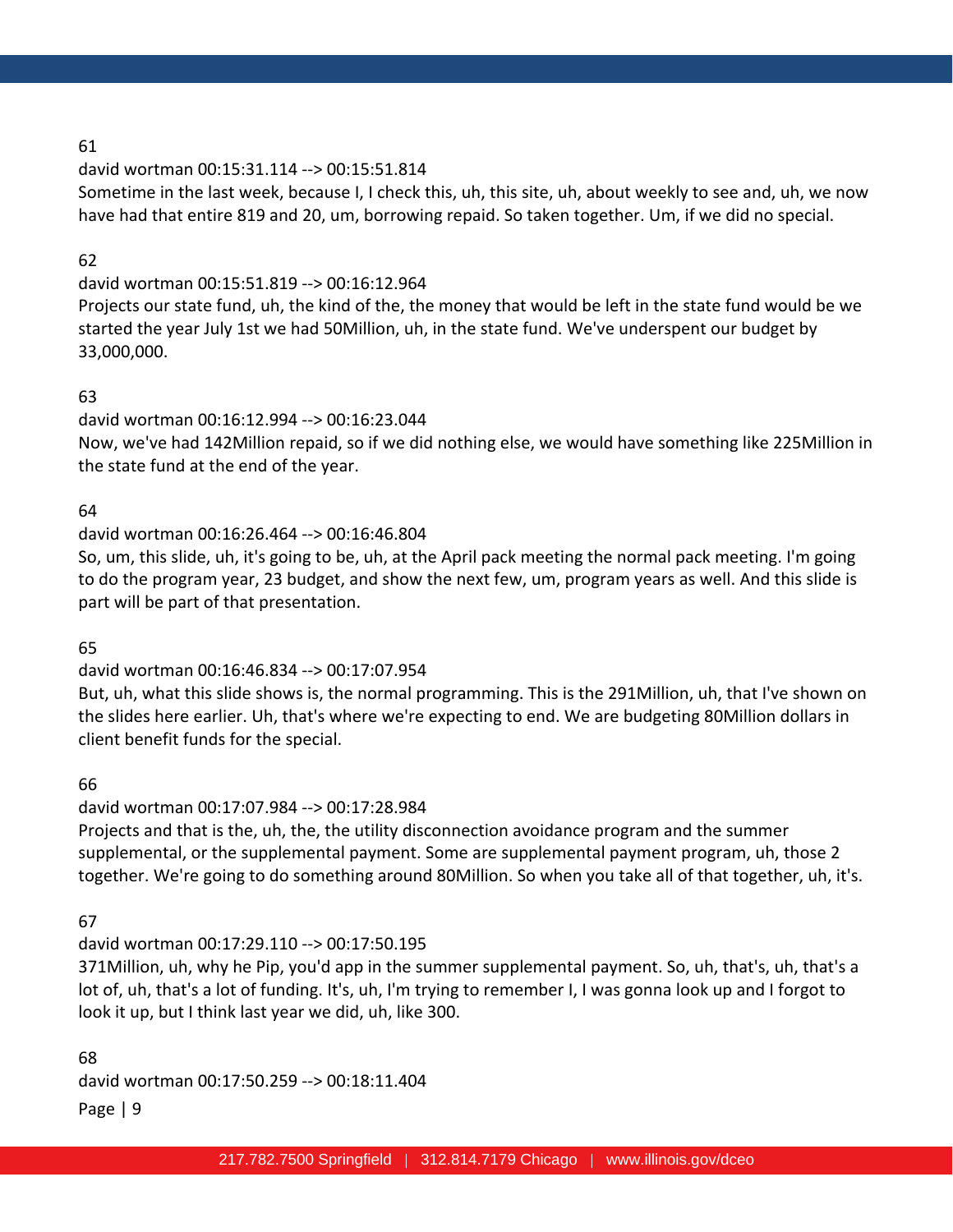43Million, I believe so I think this is, uh, even more than last year down here, what I'm showing is, uh, what that's going to leave us in the state fund every year our, our federal funding is it, it maybe bumps up a little, but it's pretty steady. Uh, so the, uh, what we're doing with the.

### 69

### david wortman 00:18:11.435 --> 00:18:32.555

Fund over the next few years is, um, we're trying to, uh, keep the benefit matrix as high as we can, uh, this year as I said, it's 50 more than last year and, uh, we don't want to drop off, you know, a cliff and and have to cut it to, like.

## 70

### david wortman 00:18:32.559 --> 00:18:53.704

75% of what it was this year so we're projecting out the next few years and using the state fund, uh, to to, um, keep the that benefit matrix high. And, uh, we had in the energy assistance act rewrite. That was done last year. We have these the triggers for.

### 71

## david wortman 00:18:53.734 --> 00:19:14.254

The meter charge increases, so we're going to use the balance in the state fund and the future meter charge, increases and budget all of that. So that we can keep the benefit matrix at a level that, uh, is as high as possible. So, we don't have a a large drop off any year so the.

### 72

## david wortman 00:19:14.859 --> 00:19:35.764

The calculation here shows that we started the year with, uh, 50Million in the, uh, state fund balance. We bring in around 100Million a year, and we've received the repayment of 142Million. So all told we have 292Million that was available to us.

## 73

### david wortman 00:19:36.094 --> 00:19:57.154

Uh, in the state fund this year that available to us is important, because in the energy assistance act, uh, the language is that if we spend 80 of the available funding in any year, that's when the, uh, it triggers the meter increase this year. Because we have this 100.

### 74

## david wortman 00:20:17.465 --> 00:20:38.045

Down here in the blue, these are our, uh, expenditures. So we think Westernization these are estimates too. They're not they're not meant to be exact, but whether ization like 9Million, uh, the state admin is 4Million community action agencies is 19Million. The client benefit is 100.

### 75

david wortman 00:20:38.074 --> 00:20:59.194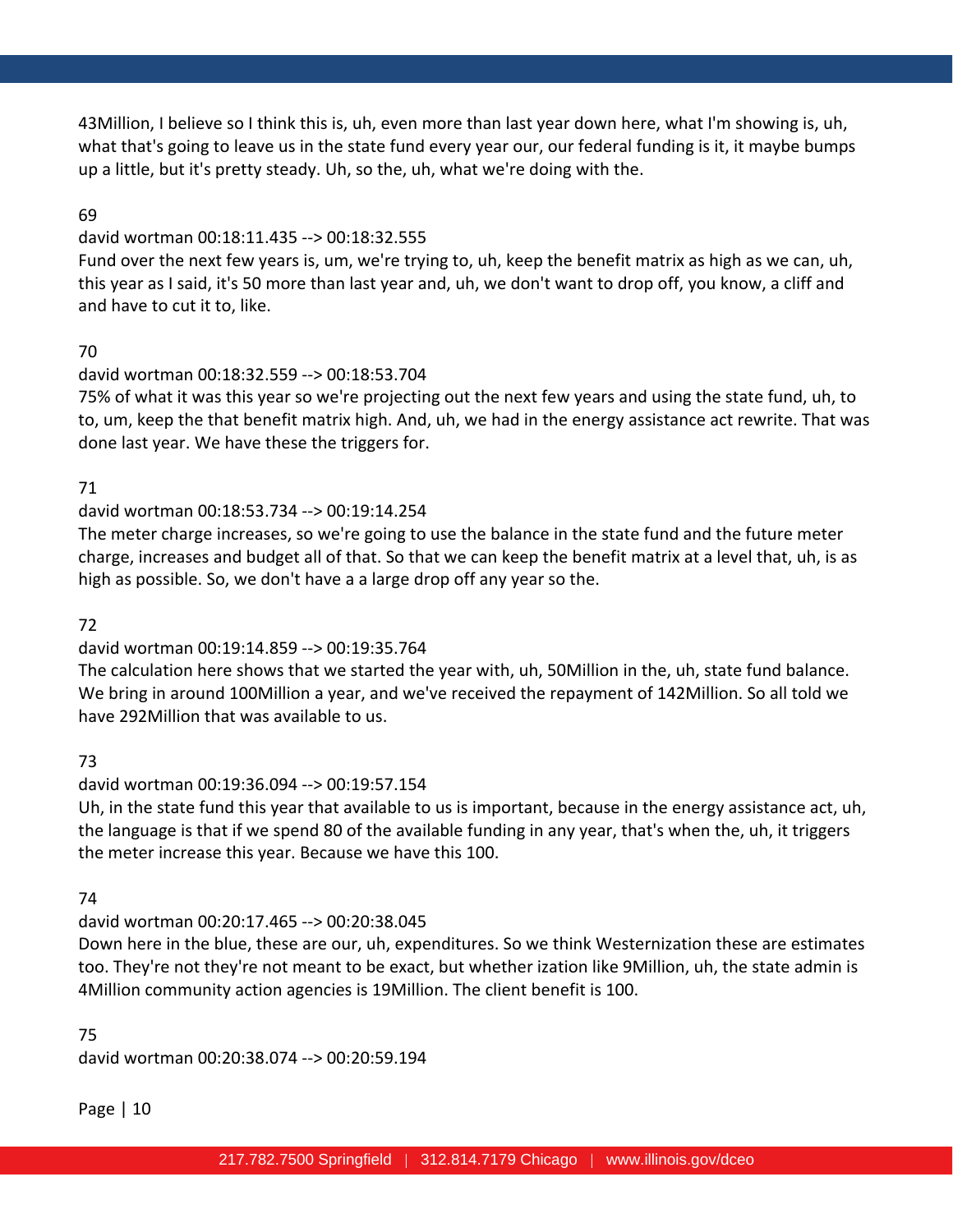29, so we're spending a total of 160Million out of the, uh, 292 available. So it leaves us a 132Million, uh, in the state fund balance at the end of this program year. And as I said, I'll show you in the April meeting, uh, how that's gonna, um, be used.

### 76

david wortman 00:20:59.224 --> 00:21:04.084 Over the next few years, but all of that, um, yep.

## 77

Leslie Ann 00:21:04.714 --> 00:21:11.434 I think maybe Karen has a question about that specific slide. So I don't know if you want to address that now or we.

## 78

david wortman 00:21:12.034 --> 00:21:17.824 Okay, I can address it now. Let me I let me turn my well, Karen do you just want to come off and and.

## 79

Karen Lusson 00:21:17.824 --> 00:21:20.344 Sure, yeah, Dave and I know you, you.

## 80

Karen Lusson 00:21:20.349 --> 00:21:40.594 I've tried to explain this to me before, but I really I struggled to understand why we can't use 80% of the funding this year so that we can trigger that surcharge increase to, to keep, you know, to get more money for.

81 Karen Lusson 00:21:41.584 --> 00:21:43.894 It it it.

## 82

Karen Lusson 00:21:46.504 --> 00:21:47.164 Okay.

## 83

david wortman 00:21:47.164 --> 00:21:52.984 Explain that right now I can explain it so we have to spend the RPO funding because it goes away.

## 84

Karen Lusson 00:21:52.984 --> 00:21:53.524 September.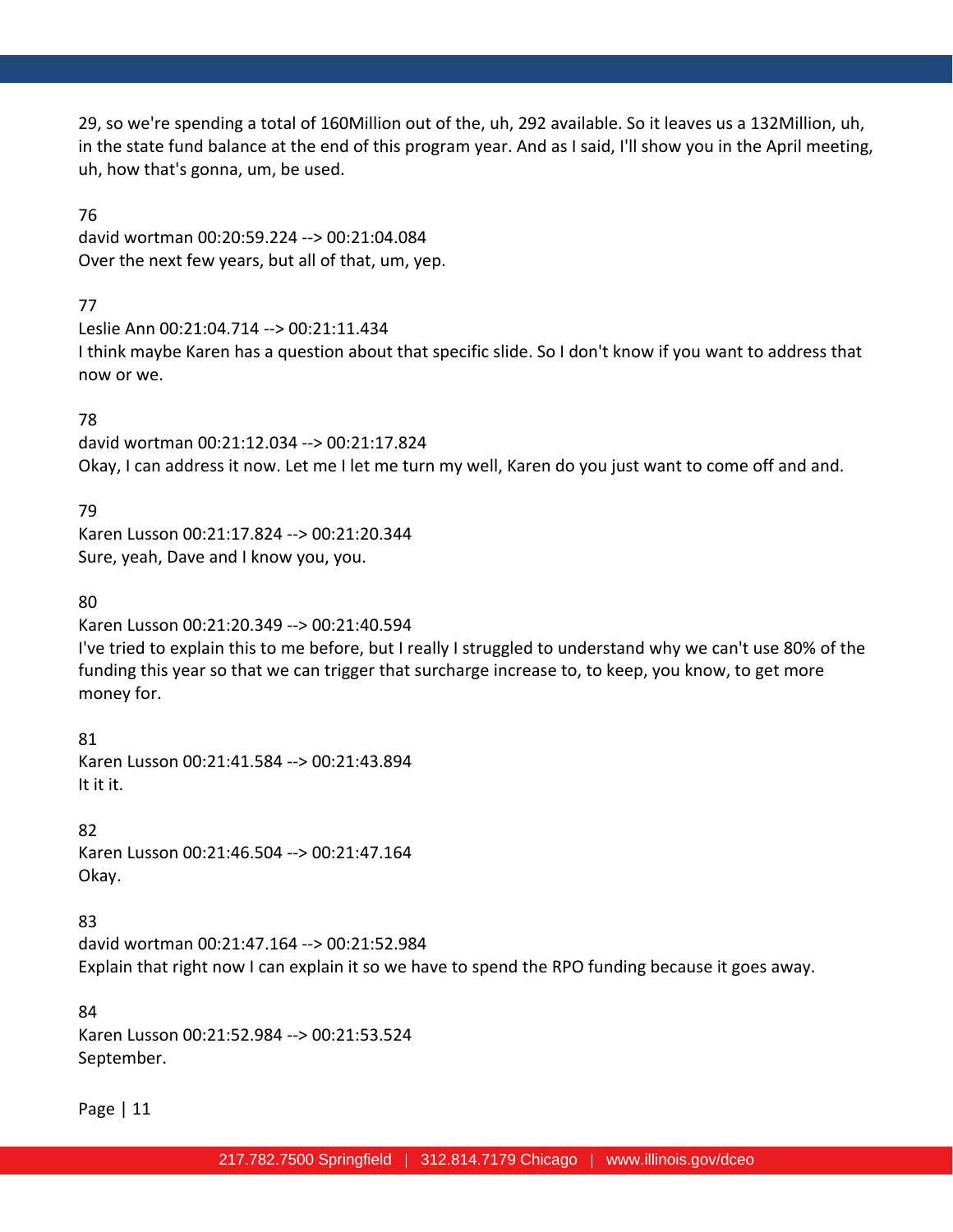david wortman 00:21:53.824 --> 00:22:06.874

So, we're gonna spend 217, so we're spending 160Million of the state fund with the way we're running it. Now, the only other funding that we could take away would be the 10.

86

### david wortman 00:22:06.879 --> 00:22:28.024

1Billion of the 22. um, so we could say that we were going to spend 170Million, but that would still, uh, that would still not get us anywhere near the 80Million. We would have to give out. I don't I'd have to do the math, but we would have to give out like 2000 dollars.

### 87

### david wortman 00:22:28.055 --> 00:22:49.175

Per household this year, and then next year we would have to give out 600 per household. So, you know, I could trigger it this year. I, you know, we could make the, the supplemental payment we could give 500 dollars per account and spend all of the state fund. And then next year the benefit matrix would have to be 60.

### 88

david wortman 00:22:49.804 --> 00:22:50.944 Of what it is this year.

### 89

Karen Lusson 00:22:54.154 --> 00:23:14.554

I I guess I still struggled to understand that and maybe I'll just have to go offline with you because if if so much of this is coming from the 1 time RP of funding, um, why why does that impact, um, the, the amount for for next year I I get I'm just really struggling with.

90

Karen Lusson 00:23:14.559 --> 00:23:25.324 That and and and also, I wonder too, if if that's the issue, you know, can we put more money into the supplemental summer payment?

## 91

david wortman 00:23:25.354 --> 00:23:35.704 That's what I just said, we could give out 500 per account in the summer supplemental. And then next year the benefit matrix would have to be 700 dollars.

92 david wortman 00:23:35.709 --> 00:23:36.394 1000.

## 93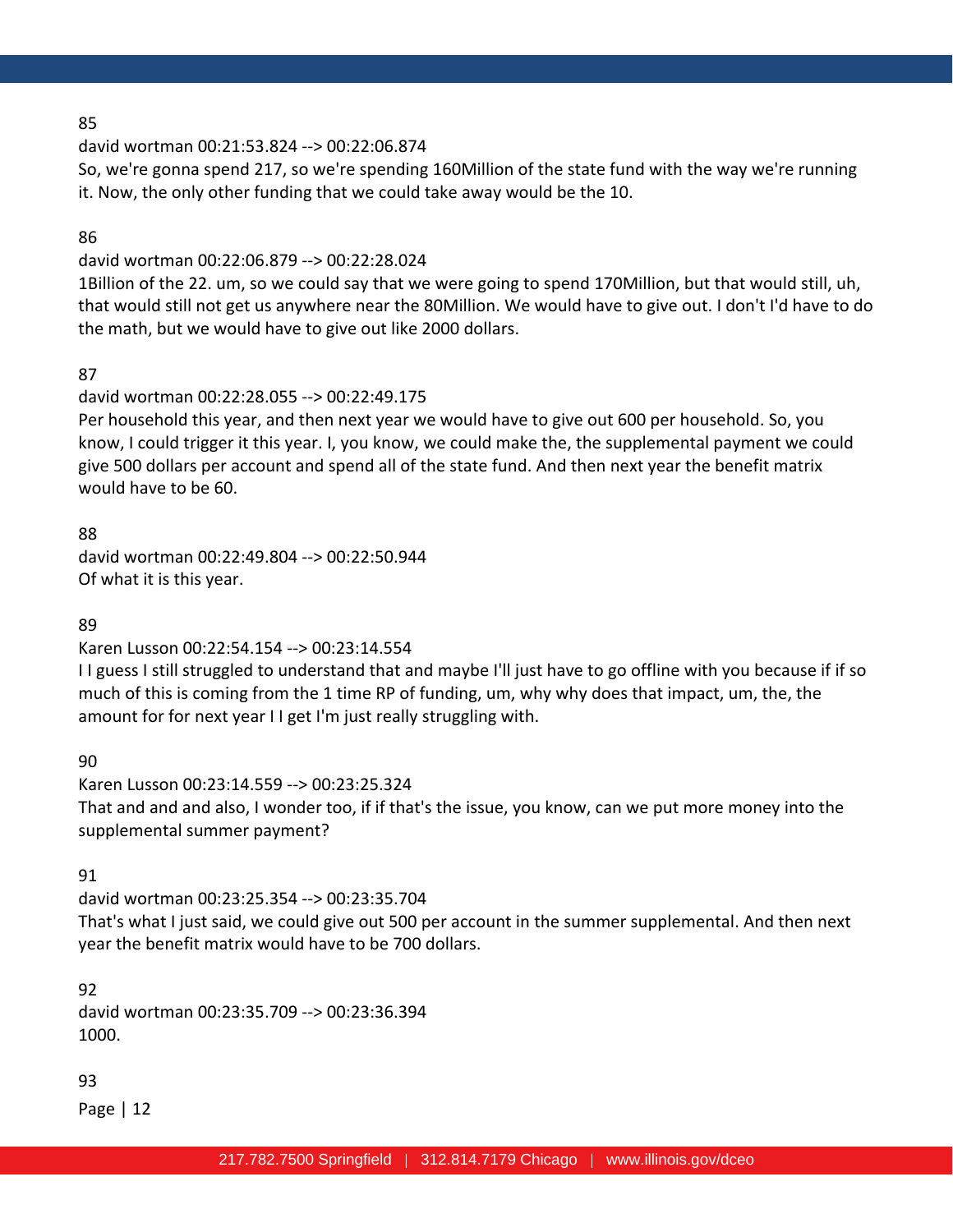### Karen Lusson 00:23:38.164 --> 00:23:54.814

Yeah, I guess that's the part I struggle understanding, but I don't want to hold up the meeting. Um, but, you know, we, we all work so hard to get that Pip built passed and then, uh, to trigger these, um, automatic increases. So that Pip gets more funding.

94 david wortman 00:23:55.954 --> 00:23:56.764 But but.

95

david wortman 00:23:56.884 --> 00:24:18.004

This is the thing and Karen Karen, and I, for the rest of the crowd, Karen, and I have had this. We have talked about this before. So I will say the intent of the meter charge increase was to provide more funding for these programs. We just got 142Million repaid that's more funding for these.

96

### david wortman 00:24:18.034 --> 00:24:39.124

Programs, so we need we, you know, going forward to keep the benefit levels high, uh, we're going to trigger those meter charge increases, but if we do it, if we spend all of the state money, this year to trigger it the next year, we're going to have to drastically cut the benefit matrix because we're spending.

### 97

### david wortman 00:24:39.185 --> 00:25:00.305

All the money this year, and then next year we're going to have half as much money. So I'm trying to save some of this year's money for next year. So we don't have a drop off. And next year in April. You'll see next year. I do, I did when we talked, I had more of the I'm going to have to think about this grants.

98

david wortman 00:25:00.335 --> 00:25:08.045 I had some spent in next year I'd moved that to 24 so that we will trigger the meter charge increase next program year.

99

Karen Lusson 00:25:08.735 --> 00:25:09.155 Okay.

100 david wortman 00:25:09.995 --> 00:25:10.475 So.

101 Karen Lusson 00:25:11.015 --> 00:25:12.185 All right, well.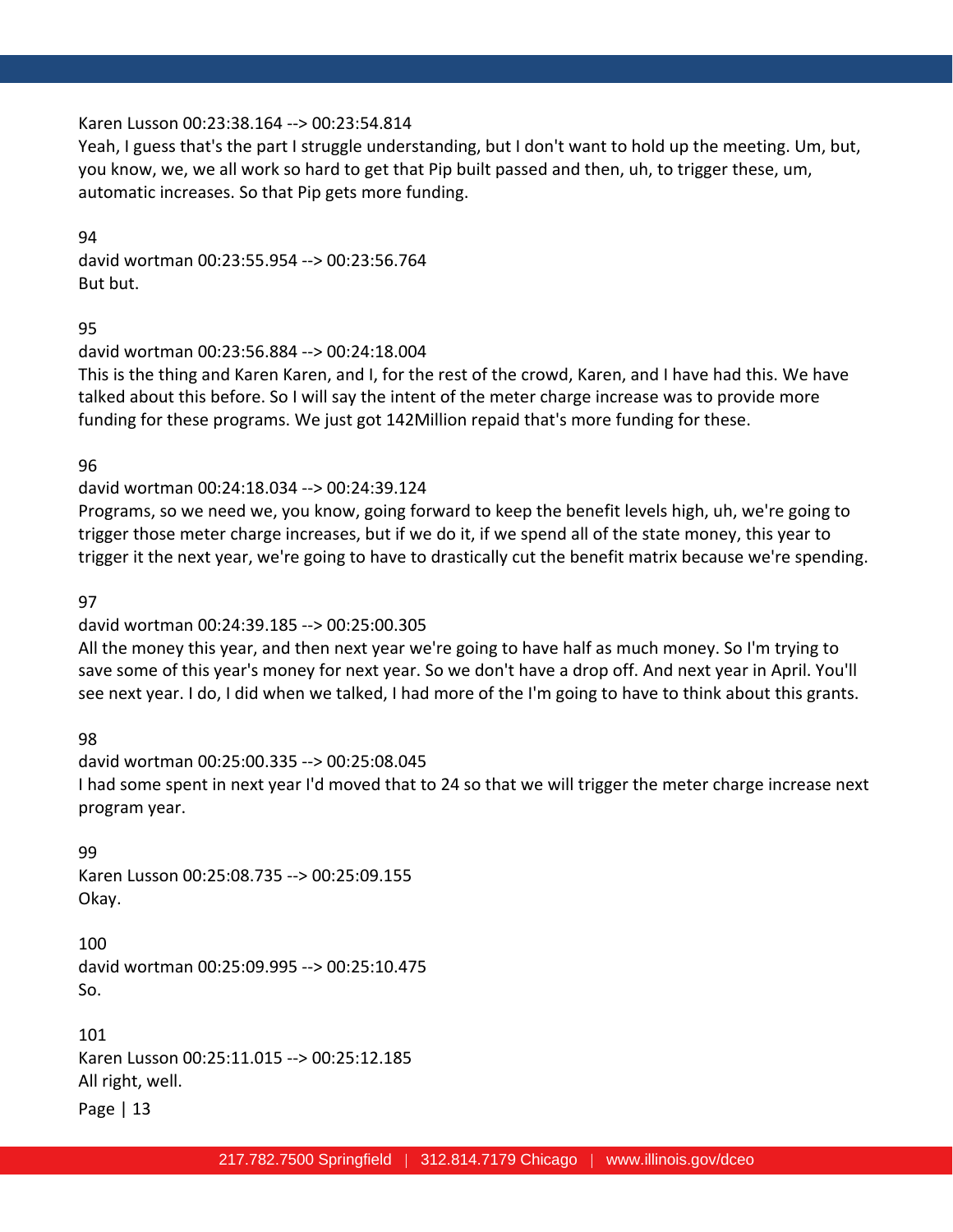102 david wortman 00:25:12.185 --> 00:25:12.395 The other.

103

Karen Lusson 00:25:12.395 --> 00:25:13.985 Questions I'll follow up with you.

104

david wortman 00:25:14.525 --> 00:25:17.945 Okay, very good. Are there any other questions out there? Maria.

105

Maria Gallardo 00:25:20.404 --> 00:25:41.194

So, I know Karen had another question that I responded it was had to do with the proof of income, you know, for for customers. So, basically the answer is that the program request the past 30 days of proof of income with any consecutive 30 days is acceptable. And that has.

106

Maria Gallardo 00:25:41.199 --> 00:26:02.014

It's being 1 of the changes or flexibility that we are adding through these times. And I think Karen, um, I don't know, you had another question concerning the, uh, or the city of Chicago agencies automatically, uh, rolling heap applicants in the cities utility building relief.

107

Maria Gallardo 00:26:02.404 --> 00:26:16.444

So, I'm not sure exactly how to respond to that. 1. so, I don't know if anyone else, um, from the CD could take that 1, but I think that's what we have right now in the chat.

108

CEDA - Craig Antosh 00:26:17.704 --> 00:26:23.494 Hi, this is Craig from cedar. I can address that 1. hopefully quickly. There are many shortcuts available.

109

CEDA - Craig Antosh 00:26:23.524 --> 00:26:44.644

To to keep customers in enrolling in, but they can't be automatically enrolled on the utility side. There are a few extra rules that have to be applied that may not all, like E, homeowners will be eligible. So we do reach out to those folks. And, like I said, there are shortcuts, they can take in terms of, of, of income and, uh, and eligibility. Um, but it's not an.

110

CEDA - Craig Antosh 00:26:44.650 --> 00:26:45.515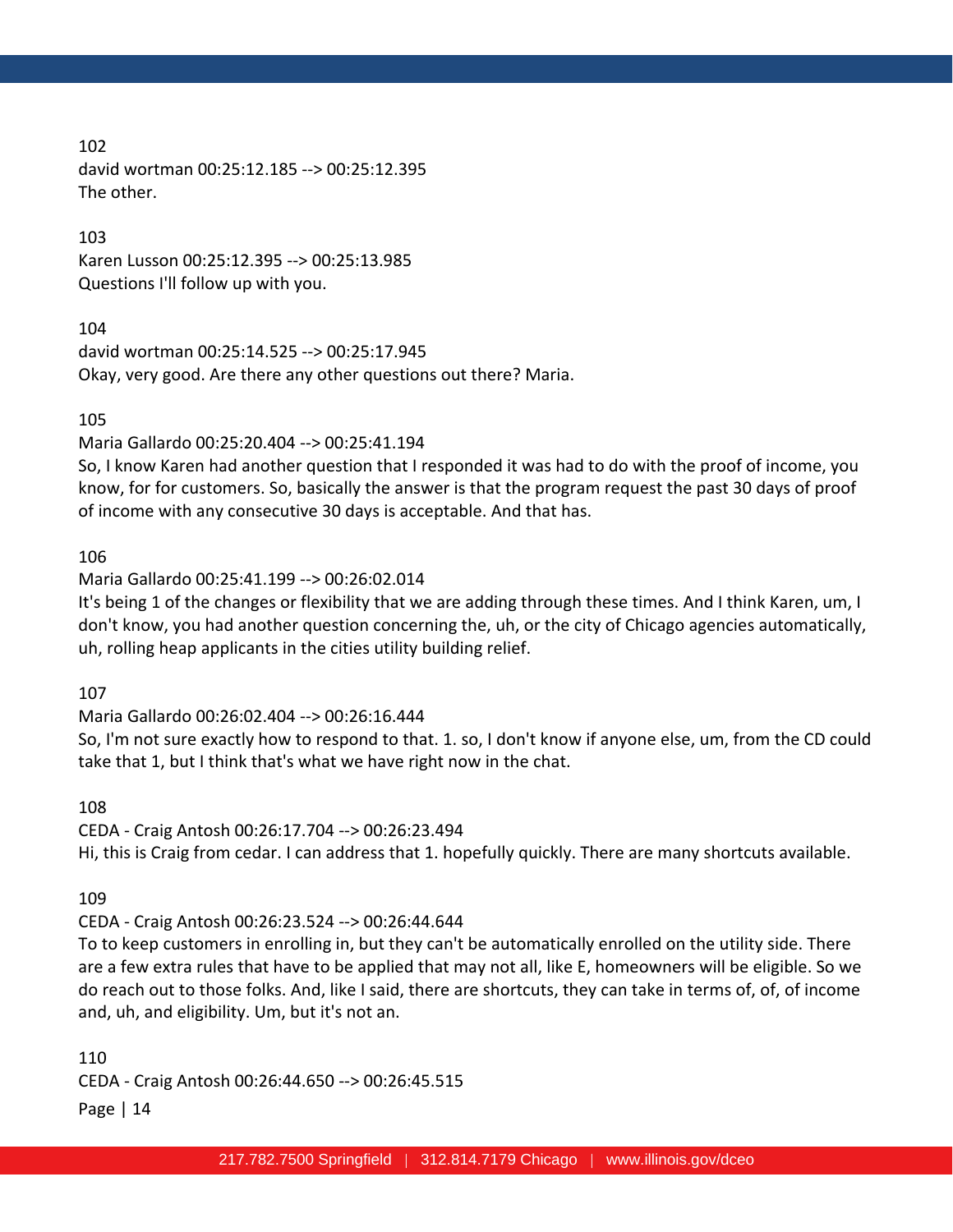### Process.

### 111

## david wortman 00:26:48.545 --> 00:27:05.795

Okay, thank you, Craig. Uh, we'll continue on so, uh, I just put this in to show, uh, W, what last year? Uh, how it ran and what we did. Uh, if you remember last year, we had the executive order that allowed us to, uh, go back and program.

### 112

david wortman 00:27:05.800 --> 00:27:26.945

You're 19 and 20 and, uh, we did, uh, 57,000 accounts were assisted with the, uh, state funding, uh, from the 920 years. And that was around 55Million then, uh, program year, 21 we assisted 64,000 accounts for.

### 113

### david wortman 00:27:26.974 --> 00:27:48.094

Uh, almost 57Million, so, a total of 121,000, uh, 112Million this year we've received, um, from the big 6 utilities we've received their account lists and, uh, this bottom line is non communicating. This is estimated from last year.

### 114

## david wortman 00:27:48.099 --> 00:28:09.064

Numbers applying the percentages from the, uh, the big 6 onto the non communicating. So this bottom line number is still an estimate. Uh, the, the top 6 numbers here are true numbers. And then this is an estimate that 5,400, but all told.

### 115

david wortman 00:28:09.484 --> 00:28:30.334 You see that, uh, we will be assisting 52,000. these are accounts they're not households 52,000 accounts, uh, for almost 37Million dollars and comparing that to last year, uh, on the account side. Uh, overall we're helping or 81%.

### 116

### david wortman 00:28:30.605 --> 00:28:51.545

Uh, of last year, so we, we do see that there are fewer, uh, that are on disconnection list, fewer, uh, lighthouse clients on the disconnection list and last year. But I think the interesting thing is, you can see that nicor and people's, uh, you know, has almost the same amount as last year. And people's actually has more.

117 david wortman 00:28:51.550 --> 00:29:12.275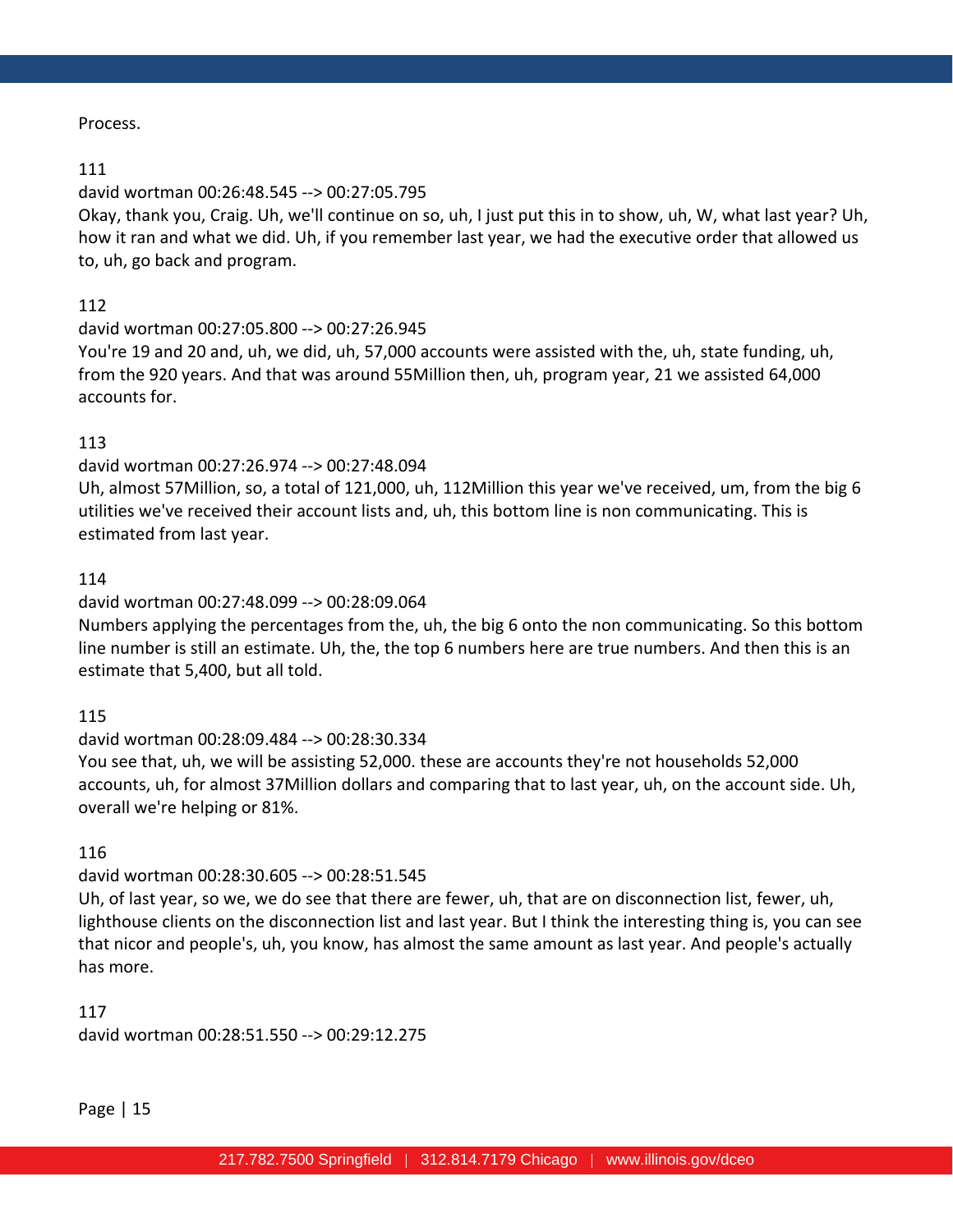On the list, so you can see that the natural gas utilities seem to be hit harder than the electric utilities. The electric utilities are, um, you know, down under the average. Whereas the, and people are above that average and then on the dollar amount.

### 118

### david wortman 00:29:12.699 --> 00:29:33.844

A similar story, um, the, uh, number of 65% so that means that, uh, the amounts old are less than they were last year as well in talking with the utilities. I think the, the consensus is that, uh, last year we, we cleared out a lot of the large debt. Uh, and so.

### 119

## david wortman 00:29:33.849 --> 00:29:54.724

It's not surprising that this year there are fewer and that this year, uh, the amounts are a little less. Um, but, uh, overall, uh, you know, we went from, uh, helping in program year, 21, helping with 57Million this year. We're looking at something like 37Million. So.

### 120

### david wortman 00:29:55.504 --> 00:30:16.144

I started at the beginning of this saying that that our special programs this year, we were looking at something like 80Million. Uh, so the is around 37Million. Uh, so, um, we'll, uh, we'll be watching our lie. He, and numbers.

### 121

## david wortman 00:30:16.175 --> 00:30:36.995

Know, what that is going to mean for this supplemental payment. I I think by the time of our April meeting, uh, we will likely know what that payment that supplemental payment will be per account. I'm not prepared to say it today, but, uh, it will likely be, um, near what we did last year. Uh, but, uh, we will.

## 122

## david wortman 00:30:37.684 --> 00:30:55.264

We'll talk about that at the April meeting so that is the, uh, end of my presentation on the, the big, the big picture and the, the numbers. Are there any questions before we move on to, um, Maria and Leslie and talking more about the implementation.

## 123

Larry Dawson 00:30:56.254 --> 00:30:58.444 Eva, this is Larry from from.

## 124

Larry Dawson 00:30:58.449 --> 00:31:19.594

I do have a question, um, I think I understand your reasoning or, uh, the way that you are trying to distribute the funds on a, you know, multi year basis. The 1 question I have about your comment about, uh, if we were to trigger trigger the increased, uh, meter collections this year.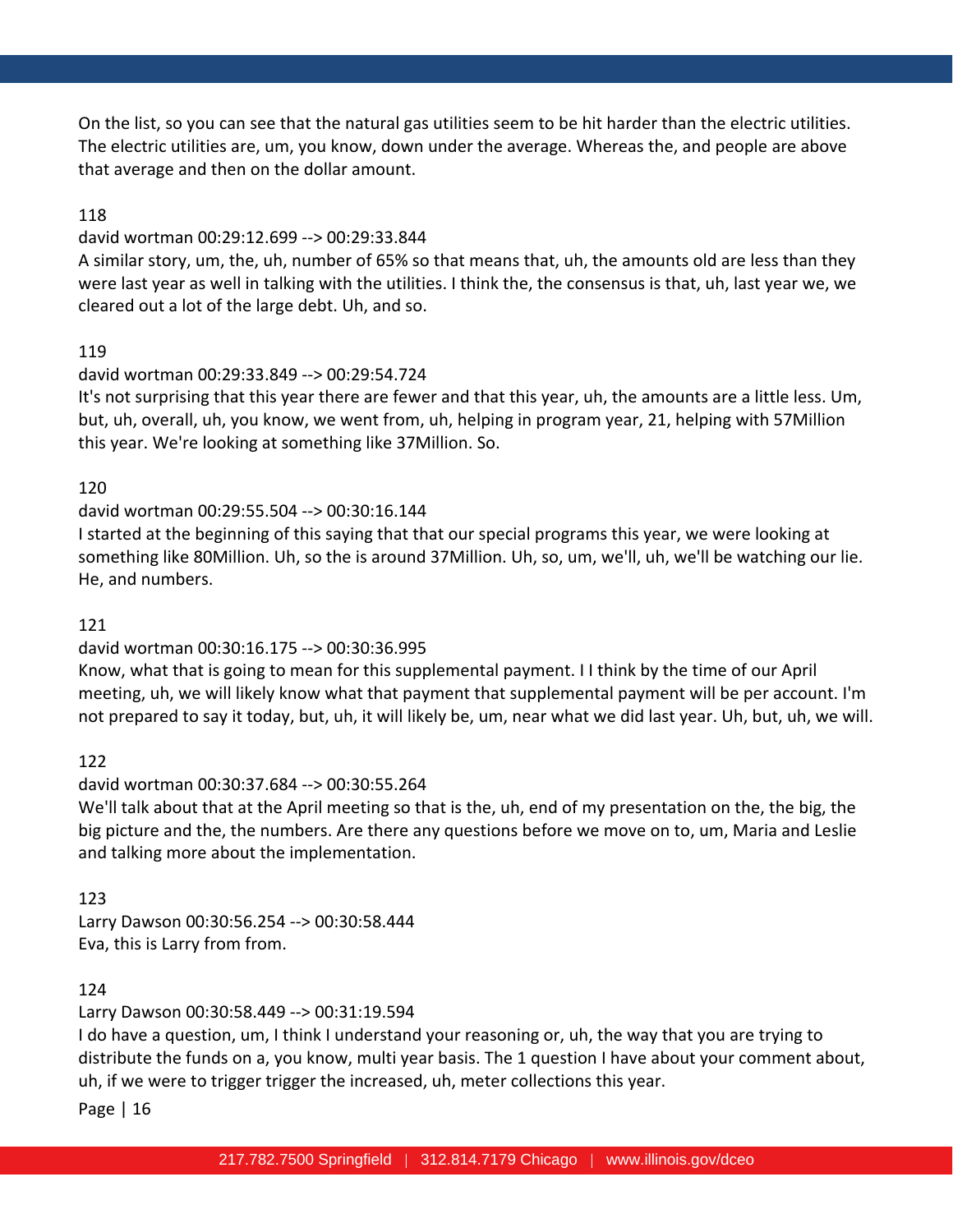Larry Dawson 00:31:19.599 --> 00:31:28.534 Here, how we'd have a lot less money next year. Is are you, are you figuring out the additional additional 33% of collections?

## 126

david wortman 00:31:29.104 --> 00:31:40.744 Yeah, yeah, that you only get a half a year if you trigger because of the, the way the, the calendar like, we calculated at the end of the program year and then it gets triggered for the next January.

## 127

david wortman 00:31:40.774 --> 00:32:01.744 So, you only get a half a year of that so it's 17Million dollars. So, you know, back on that slide, uh, you would be talking about trying to spend another. I don't know what it would take to get to the 80%, but another 80Million dollars or something.

128 david wortman 00:32:01.925 --> 00:32:05.285 And the additional revenue would be something like 17,000,000.

129 Larry Dawson 00:32:07.774 --> 00:32:08.134 Thank you.

130 david wortman 00:32:08.824 --> 00:32:09.394 Mm, hmm.

131 david wortman 00:32:11.794 --> 00:32:12.484 Okay.

## 132

Maria Gallardo 00:32:13.024 --> 00:32:28.024 David, that Karen had another question about the, the non communicating vendors. So I think Karen, um, I responded to you via the chat, but, you know, let us know if you have any other follow up questions on that.

133 Karen Lusson 00:32:29.284 --> 00:32:32.614 Okay, thanks, Maria. I see it now. Okay. Thank you.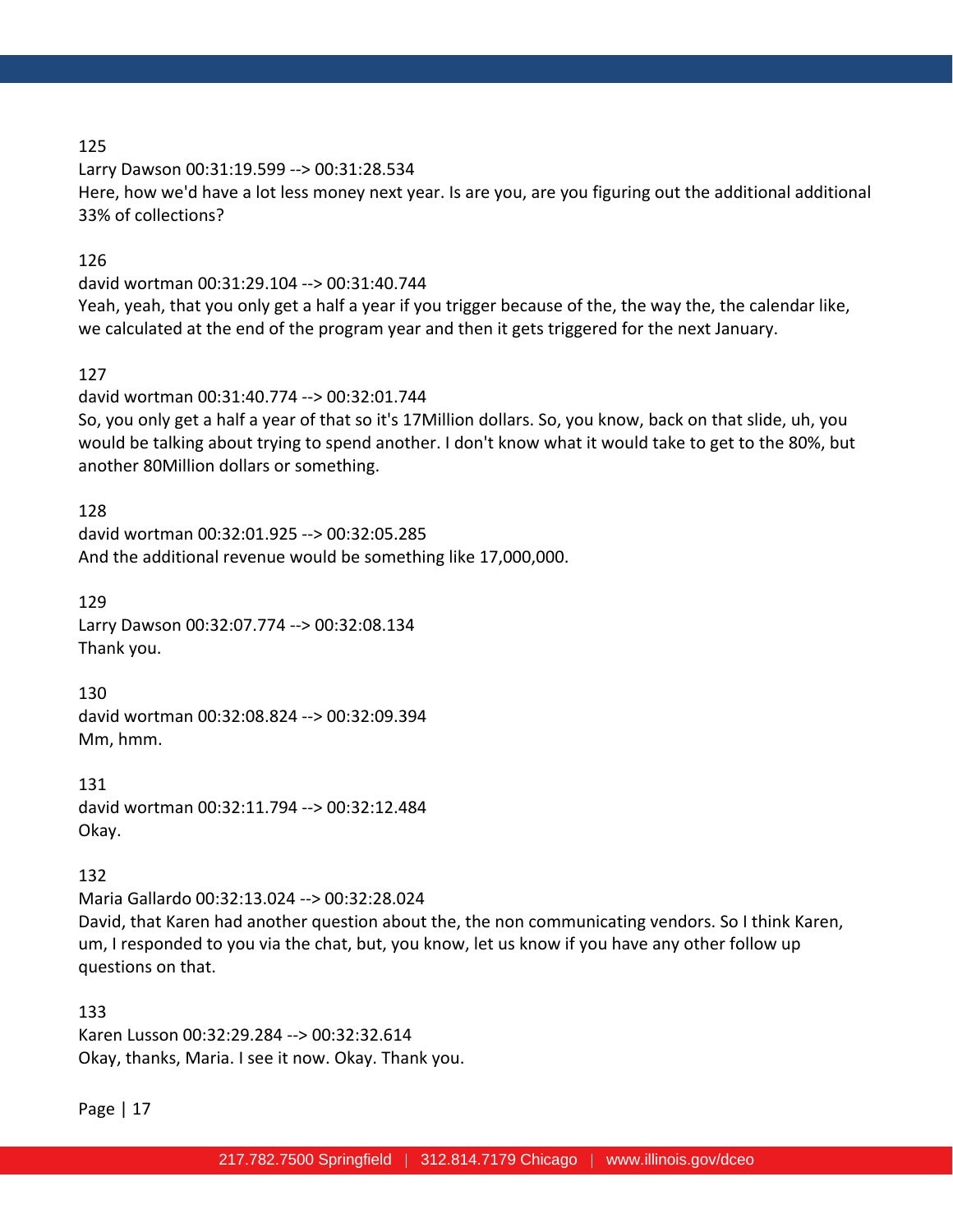Maria Gallardo 00:32:32.945 --> 00:32:34.775 Okay, perfect. Okay.

### 135

david wortman 00:32:34.775 --> 00:32:35.315 Okay.

#### 136

Maria Gallardo 00:32:36.335 --> 00:32:37.085 Go ahead David.

### 137

david wortman 00:32:37.355 --> 00:32:41.255 Yeah, if there are no other questions, and I will stop sharing and hand off to you, Maria.

### 138

Nichole Owens 00:32:41.615 --> 00:32:50.465 I have another question, David. Sorry I couldn't chime in, um, fast enough. If you still had the, the presentation up. This is Nicole from.

139 david wortman 00:32:50.495 --> 00:32:52.235 I will put it back up. Yep.

140 Nichole Owens 00:32:52.835 --> 00:32:53.615 Thank you, sir.

### 141

Nichole Owens 00:32:54.094 --> 00:33:15.094

There's this 1 slide and it's probably just such a nit, but this is also me trying to understand if you go a couple of slides back, you have the breakdown of what the cost was or what we've actually this is it when we look at the state numbers under the state, there's a ca admin and PS. What exactly is that.

142

david wortman 00:33:16.205 --> 00:33:26.885

Uh, that the community action agency admin, uh, admin and program support, uh, expenses. Uh, so the cost for the community action agencies to run the program.

143 Nichole Owens 00:33:27.875 --> 00:33:36.365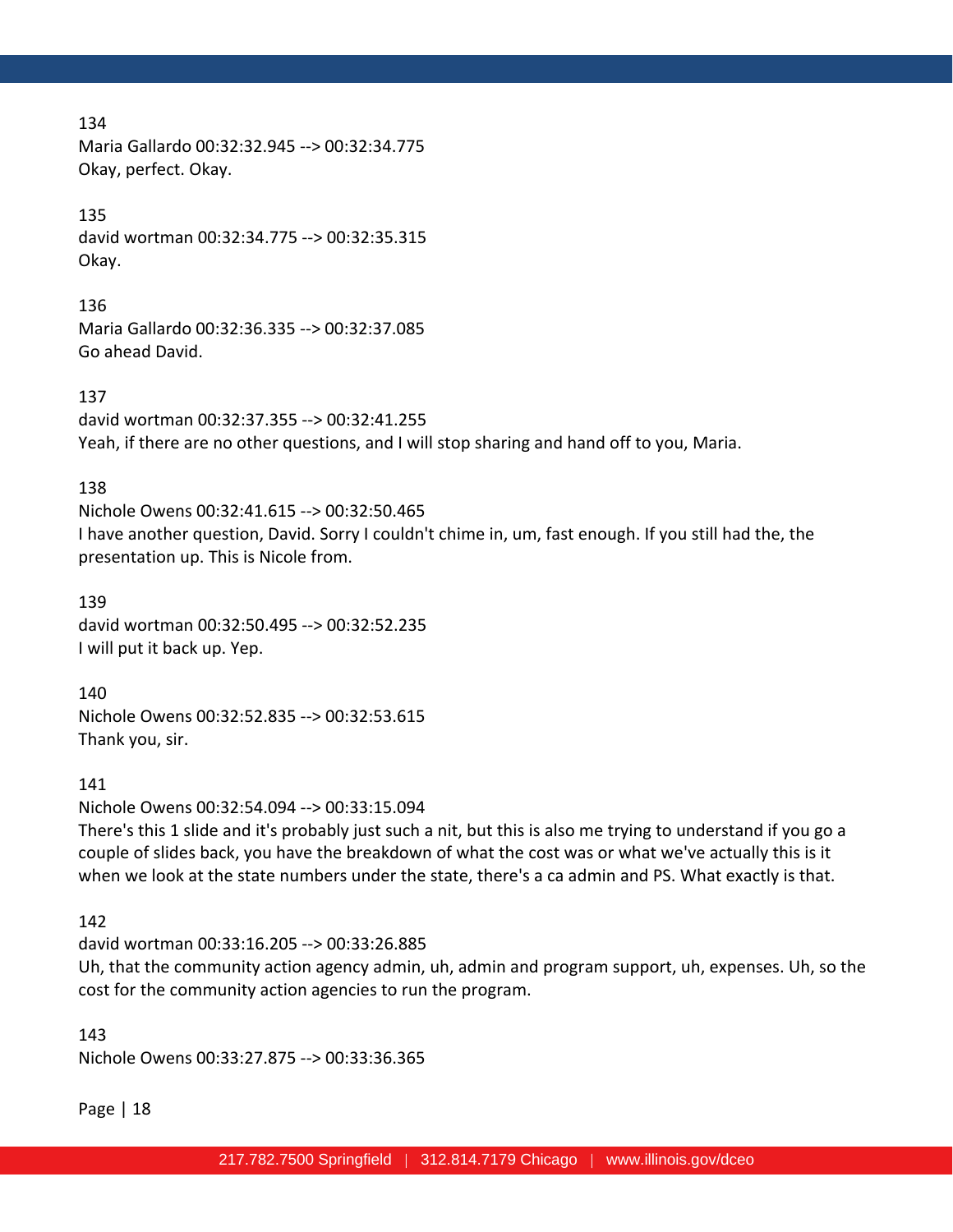Got it, I thought it, and that could be wrong. I thought we had, um, there was an increase of support. More of the admin costs this year.

### 144

Nichole Owens 00:33:36.369 --> 00:33:46.774

With technology, or additional staffing to make sure we can help get dialed out to customers. Is that number relative to prior years? That 19? I'm assuming that's 19,000,000.

145 david wortman 00:33:47.194 --> 00:33:47.644 Yes.

146 Nichole Owens 00:33:47.704 --> 00:33:49.774 How is that compared to prior years?

147

david wortman 00:33:50.614 --> 00:33:57.514 This is just the state. Uh, this is my, uh, and it, it's just based off of a percentage. It's, uh.

148 david wortman 00:33:58.534 --> 00:33:59.284 Um.

149

david wortman 00:34:02.434 --> 00:34:22.894

I I think, I I think I was, uh, sophisticated enough here to do it this way that PIP is, uh, is it 14% Larry? Can you help me or Maria? Um, but it the, uh, it's a set percentage, uh, it's in the, um, in the energy assistance act.

150

david wortman 00:34:22.925 --> 00:34:43.565

Actually says what the amounts are uh, and it's, uh, the lie here number is like, uh, maybe the light heap number is 14 and the PIP number 16. I don't remember the exact percentages but, uh, the PIP number did go up this year. Um, because of the energy assistance factory, right?

151

david wortman 00:34:45.664 --> 00:35:03.334

But this once again, that's the, uh, this is the state number. Uh, there's also, uh, up here in the, uh, you know, the the federal dollars they would have. So, this is not all of the admin that was paid to the local agencies this year. This is you would just be an estimate for the state portion.

152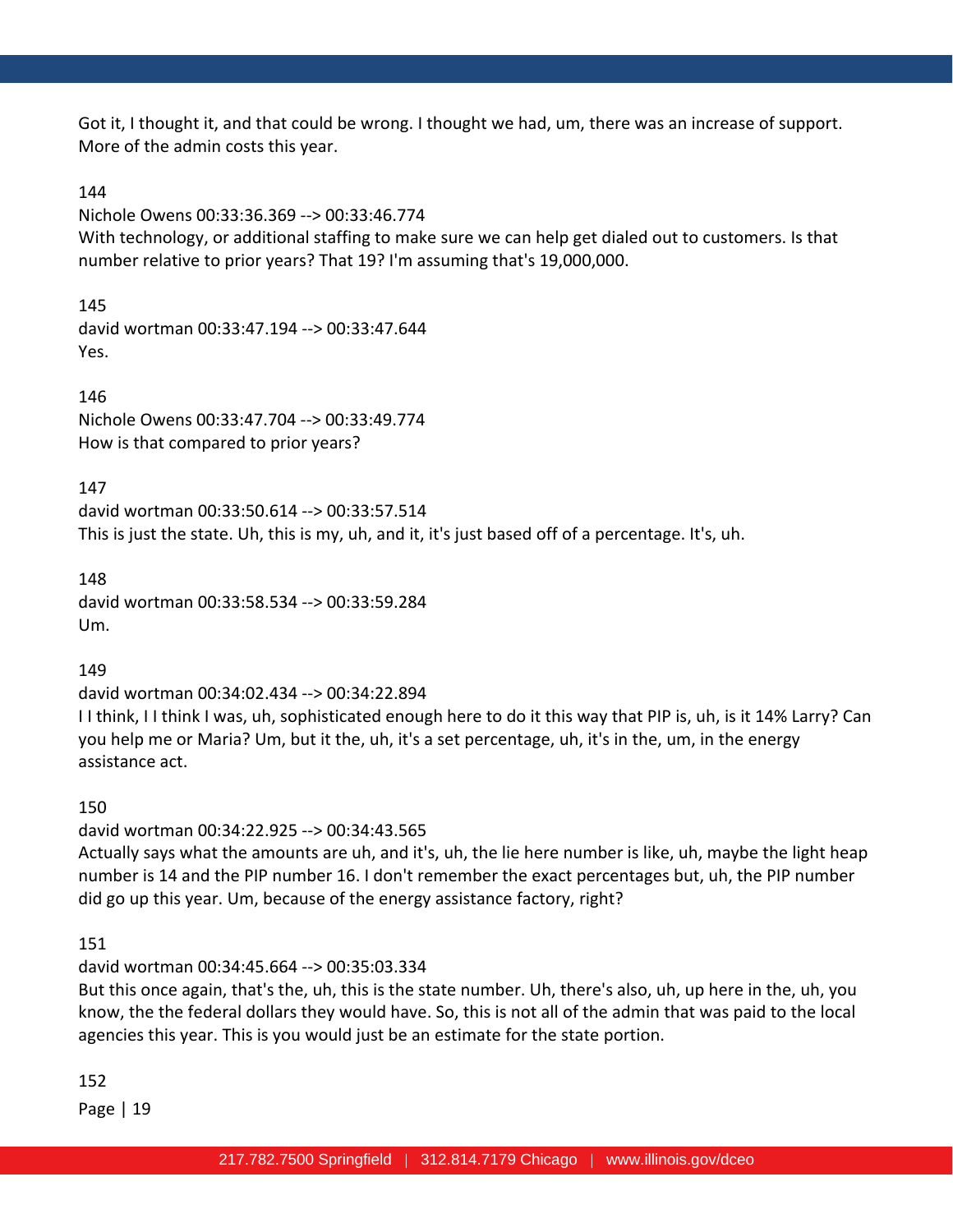Nichole Owens 00:35:04.504 --> 00:35:05.194 The state part.

### 153

Nichole Owens 00:35:05.255 --> 00:35:09.545 And did the state portion increase, or you're saying that portion denied.

### 154

david wortman 00:35:09.755 --> 00:35:26.345

No, the, the PIP, um, in the in the rewrite of the energy assistance act, the amount paid for Pip, uh, was increased. So this year the agencies do have, uh, 2 different. Okay. Shall he put, uh, federal.

### 155

david wortman 00:35:26.404 --> 00:35:35.944 The number is 14 the PIP number is 16% and the 16% is an increased from previous years.

### 156

Nichole Owens 00:35:37.804 --> 00:35:47.164

Perfect, thank you. Based on that. Increase in and I don't know, we'll get to it today. Maybe we'll get to it at some other point, but it would be it would be helpful to understand.

### 157

Nichole Owens 00:35:47.644 --> 00:36:06.454

Today's last day for enrollment, officially, for for this program year, just how were we able to effectively use those additional dollars to assist more of our customers would be a question that I have we can get to it today. Great if not, then we could take it up at a future meeting.

158

david wortman 00:36:06.844 --> 00:36:08.644 Well, the thing I will say back on the.

### 159

david wortman 00:36:08.650 --> 00:36:29.795

This number, um, and, you know, this, the, the increase predates the increase in the percentage but I, I think that, uh, I think the percent increase is part of it. But I think, um, my office working with the local agencies is why the, the.

### 160

david wortman 00:36:29.824 --> 00:36:50.914

This has happened, but, as I said, we went from 22,019 to 38,000 on Pip, uh, this year. Uh, so I really, I mean, like, see to this year, uh, they kept there's open, longer and, uh, increased. So, a large part of that, 38, the increase to 38,000 is likely. So.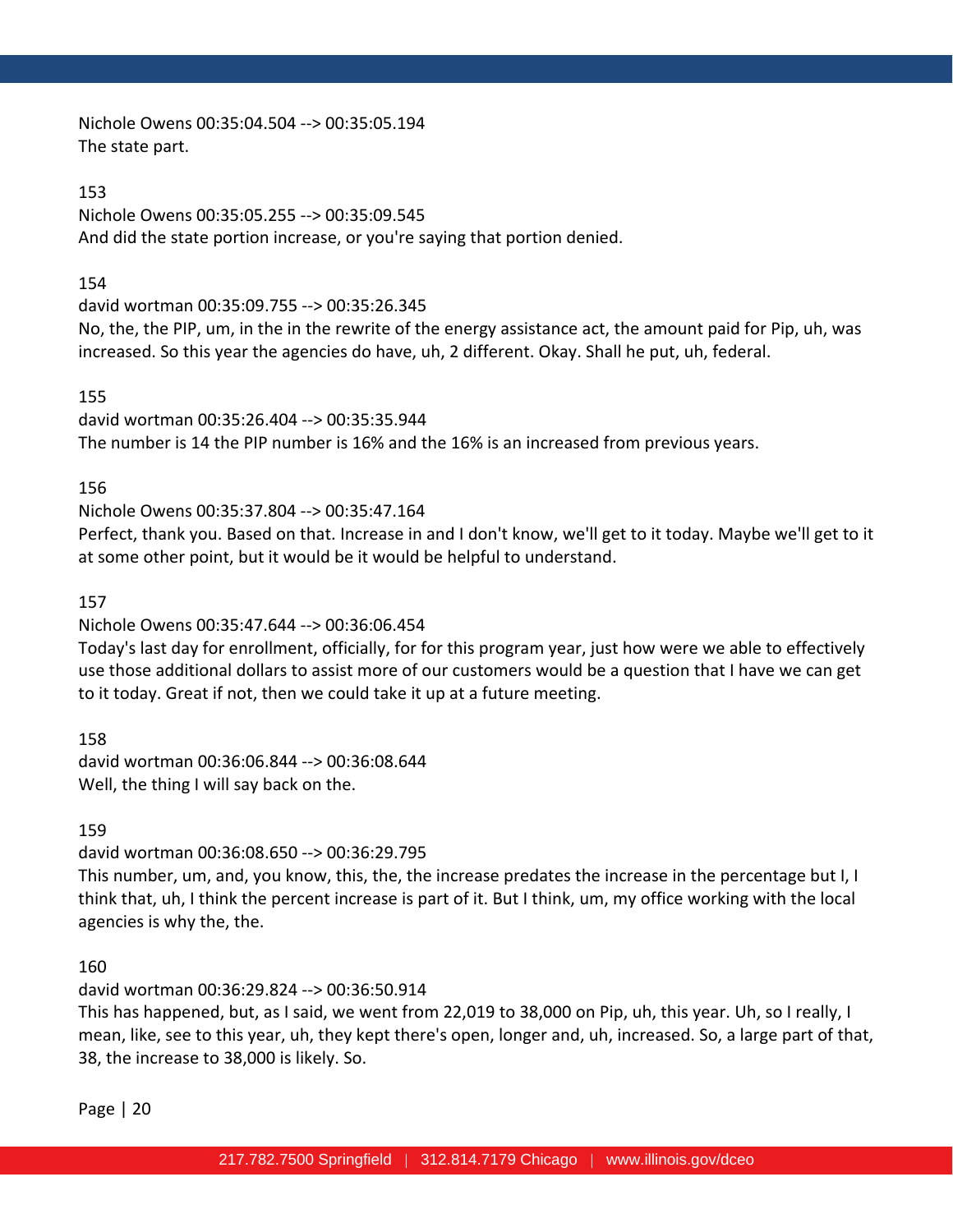david wortman 00:36:50.975 --> 00:37:06.215 Um, the increase in percent help, but I, I think the, um, the initiative of the local agencies to, uh, make Pip more, uh, available, uh, is a large part of it.

### 162

Nichole Owens 00:37:09.124 --> 00:37:13.774 That's good, thank you, David and congratulations. See, that's really good.

### 163

david wortman 00:37:14.104 --> 00:37:14.374 All right.

### 164

Nichole Owens 00:37:14.734 --> 00:37:15.694 Agencies as well.

165

david wortman 00:37:18.604 --> 00:37:19.744 Okay, Maria, are you ready?

166 Maria Gallardo 00:37:20.374 --> 00:37:24.574 Okay, let me see if I can share the screen.

### 167

Maria Gallardo 00:37:28.144 --> 00:37:35.644 Let me put it here. Let me remove the height. How about now?

### 168

david wortman 00:37:35.854 --> 00:37:36.754 Yep, that's.

## 169

Maria Gallardo 00:37:36.784 --> 00:37:48.754 Okay, perfect. Okay. Or right? So hello everyone again, this is Maria Garda with. So we thought to also go.

## 170

Maria Gallardo 00:37:48.784 --> 00:38:09.574

Through a very high level overview of the you, that process. Uh, mainly because a pack includes, you know, more than utilities. We thought that we will explain more today the process with the utilities that we're gonna go through and then also cover.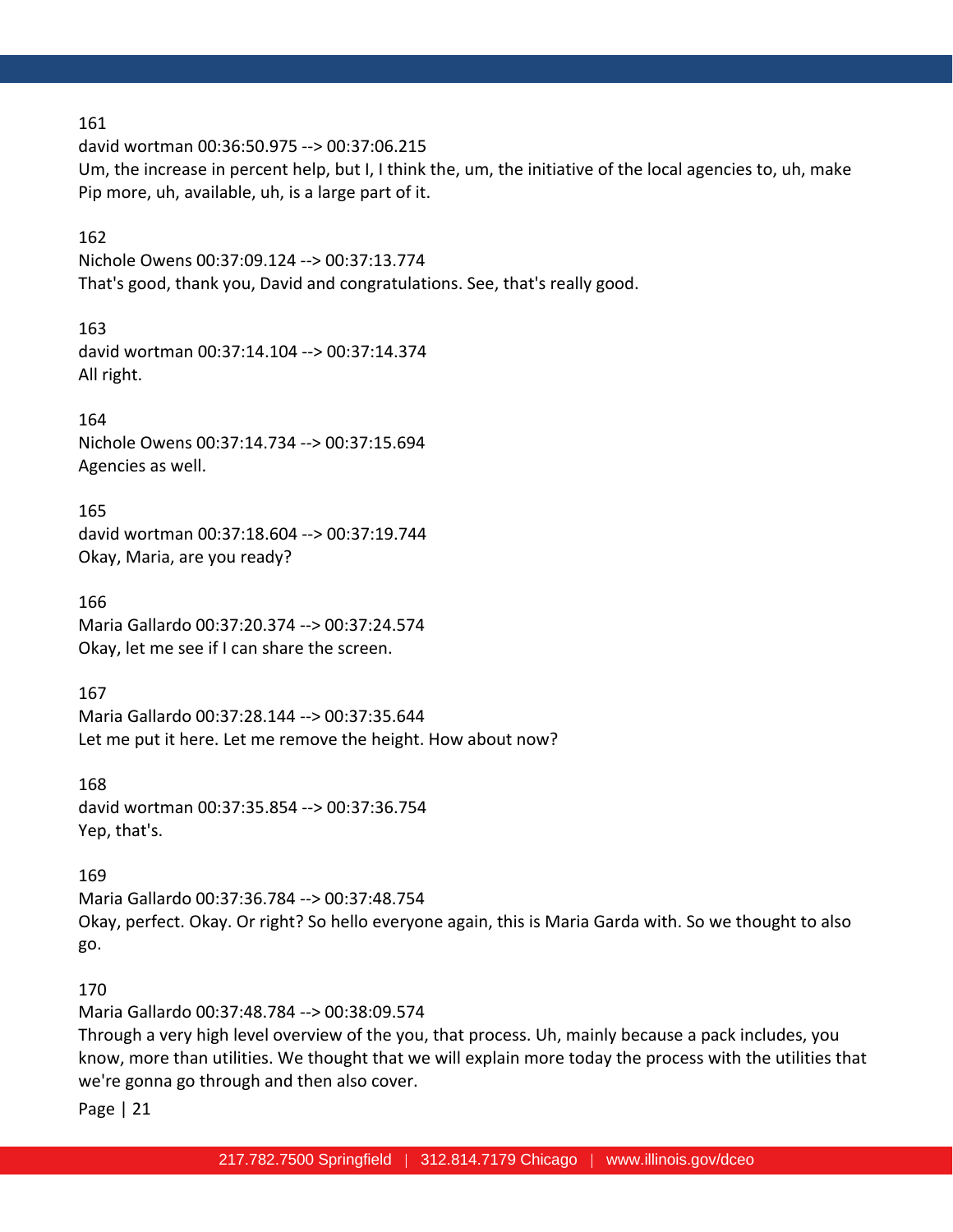Maria Gallardo 00:38:10.145 --> 00:38:31.055

Uh, more in a high level, how we're going to be handling the process with known communicating vendors and deliver fuel vendors as well. So I lost my sorry about that guys. Okay sorry about that. Okay.

## 172

Maria Gallardo 00:38:31.060 --> 00:38:52.115

So, the 1st, 1 is just a reminder that, uh, uh, for you that to program, we will be assisting a program year, 2022 and recipients that are on the disconnect list or who are rearrange is are.

## 173

Maria Gallardo 00:38:58.000 --> 00:39:19.145

Who received, uh, benefits from July 1st, 2021 through May 31st of 2022 now 1 clarification is that for the July 1st to September 1st, period we are only referring the people customers.

## 174

Maria Gallardo 00:39:19.414 --> 00:39:40.294

Who recertified during that time, because the P y22, as, you know, started September 1st so you, that participants will be receiving again this year a 1 time credit to clear their rearrange is well, between 250 dollars to.

175 Maria Gallardo 00:39:40.299 --> 00:39:45.334 5,000 dollars per energy source when.

## 176

Maria Gallardo 00:39:48.484 --> 00:40:08.464

Couple other details to share with you today, is that, uh, this year, we also, in addition to include the peak active customers that are receiving monthly benefits, uh, at this time, we also are including, uh, clients that have dropped earlier.

## 177

Maria Gallardo 00:40:08.525 --> 00:40:29.645

The program here, as long as he's within the program year 2022, uh, also, the utilities are including customers that are on, uh, deferred payment arrangements as well. And, uh, we are utilizing, uh, um, state supplemental forms, but also we are utilizing.

## 178

Maria Gallardo 00:40:29.674 --> 00:40:50.764

It's mainly for those utility work for those vendors that do not contribute to the state supplemental fund. And then 1 of the, uh, changes that we're making this year is that we're trying to only deal with 1 invoice per utility. So, then once the.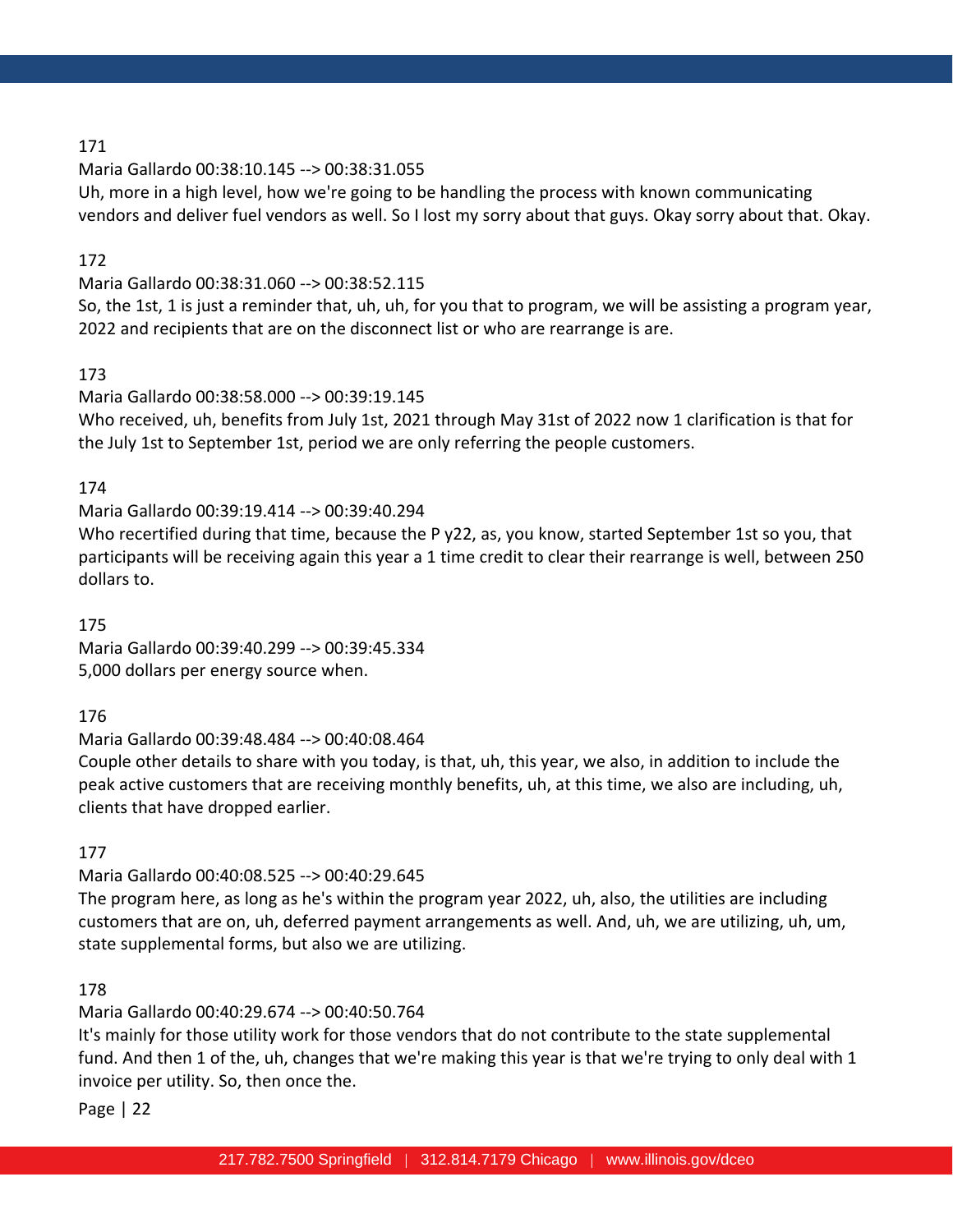## Maria Gallardo 00:40:50.824 --> 00:41:11.764

The utilities received the payments from the local agencies uh, we can narrow it down to 1, invoice and less, uh, documentation going back and forth. So, let's talk now about the process that we are gonna be handling with the utilities.

## 180

## Maria Gallardo 00:41:12.064 --> 00:41:33.064

Uh, let me 1st say that, uh, as you all remember last year uh, we handle you that very fast and furious. So we, uh, old data we're best without with a very limited amount of time, and we helped so many customers. Uh, however we had some lessons learned.

## 181

## Maria Gallardo 00:41:33.124 --> 00:41:53.764

And be sure that we are administering you that, uh, uh, 1, more time. Uh, this is a huge effort that we all are doing. So, I like to say, thank you for everyone for working, uh, you know, in partnership with all of us in, in, in trying to administer this program again.

## 182

## Maria Gallardo 00:41:54.250 --> 00:42:15.395

Very short limited of time. So, uh, currently with the utilities and other vendors, we have a total of 10 steps. So we're going to be starting working with the utilities and step. 1 is basically the utility identifies current dry heat and clients on the disconnect list or.

## 183

## Maria Gallardo 00:42:15.399 --> 00:42:36.484

Who, who's the real ranges are between 250 to 5,000 dollars, then the utility will submit to the CEO the least of clients that are on the disconnect list within a rearrange total just so everyone's know they already have submitted.

## 184

## Maria Gallardo 00:42:36.549 --> 00:42:57.604

To the CEO, so thank you to the utilities for working in such a very short time, and send us that list. Um, then step 3 uh, the utility stuff meets a certification, a testing to the proper use and crediting of you that wants to participant accounts.

## 185

## Maria Gallardo 00:42:58.025 --> 00:43:18.845

Now, 1, I guess update, particularly for the utilities on the call, um, just so, you know, uh, currently our, the CEO legal department, it's reviewing the certification, and we hope to have it finalized by next week. So as soon.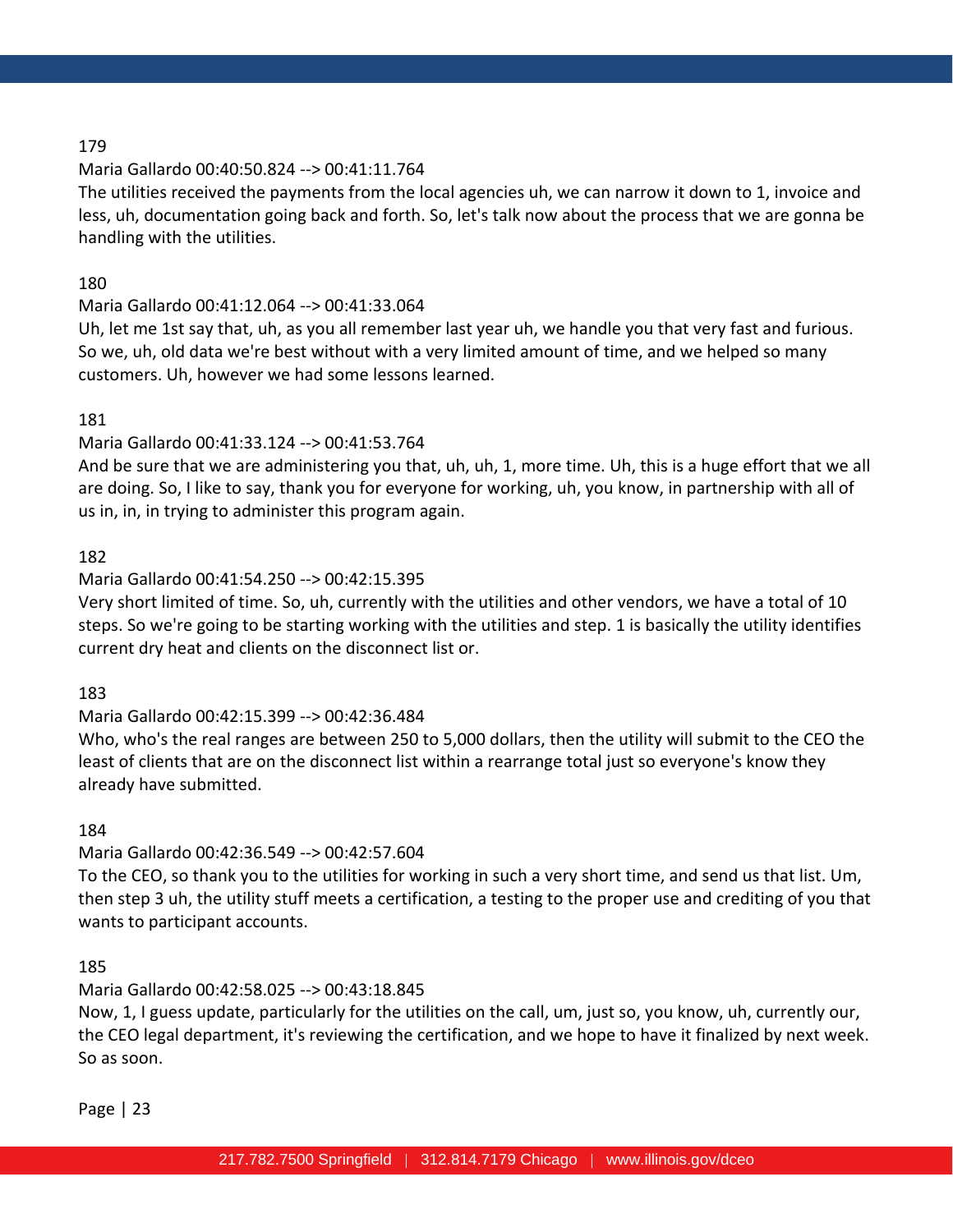### Maria Gallardo 00:43:19.534 --> 00:43:39.514

Our office have these documents we will share with you so then hopefully you can have your utility folks assigned the document and return it to us. So then, um, then we can continue the next couple steps steps that we're going to be reviewing. Momentarily.

### 187

## Maria Gallardo 00:43:40.475 --> 00:44:01.145

So, uh, step number 4, is that the CEO will be, uh, it's currently in the process of reviewing the customer files and also verifying the list. Uh, just so, you know, uh, we are gonna we intend to, uh, select 1% of the population in a random.

### 188

### Maria Gallardo 00:44:01.149 --> 00:44:22.294

Selected fashion, and then we will be providing early next week that randomly selected file to the. So then, uh, will be verifying again slightly, doesn't it? Or PEOP, that these customer release is in fact, from program year 2000.

### 189

### Maria Gallardo 00:44:22.299 --> 00:44:43.444

22 population, uh, the next slide covers so this is, uh, only 1 step or step 5. however, we make a couple changes to this step this year. So that's why we thought that we would like to break it down.

### 190

## Maria Gallardo 00:44:43.449 --> 00:45:04.084

By a. B. C and D because there's so many different updates and important pieces to this 1. so, uh, basically a step 5 is that Eliza will be paying utility directly with the submission of 1 PDF invoice document that will include the total payment amount.

### 191

## Maria Gallardo 00:45:04.864 --> 00:45:25.744

And that, you know, customers as well. Uh, and then we are asking the, that if there's any additional invoice that is necessary, let's say, due to timing or other, um, other parts that are above our, their control, then we.

### 192

## Maria Gallardo 00:45:25.775 --> 00:45:46.895

Asking the to contact, but we'll see fiscal for a Pre approval and further instructions on issuing another invoice to the utilities or to the other vendors. Then payments to the utility may begin April 15 and must be made by no later than may. 31st.

Page | 24 193 Maria Gallardo 00:45:47.435 --> 00:46:08.045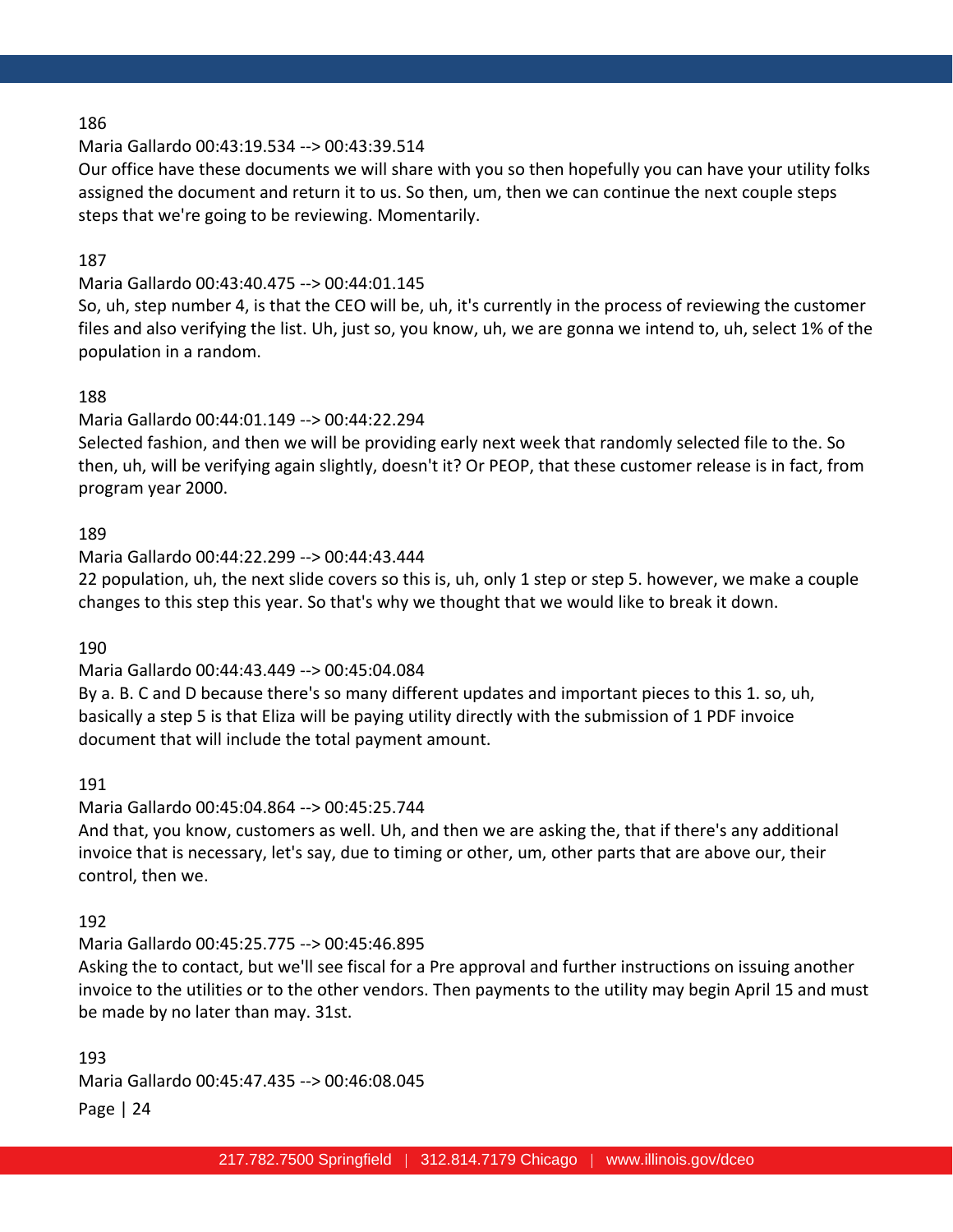And then, uh, once they start paying the utilities, they will also enter a lump sum amount per vendor in, like, the same way that we handle these last year. Because, as a reminder you'd up is still a manual process.

### 194

### Maria Gallardo 00:46:08.074 --> 00:46:29.134

That we're handling with the utilities as well as with the other vendors. So that's why we are recording the lump sum amount in, like, a definite. So we know how much is paid and we can keep track of that. So, at this time, I will turn it over to Leslie to continue with.

195 Maria Gallardo 00:46:29.199 --> 00:46:30.154 The next.

### 196

### Leslie Ann 00:46:32.314 --> 00:46:49.924

Oh, thank you Maria. You took the words out of my mouth as far as all the Thank you that we wanted to give because this is a big effort, and we do appreciate everybody's hard work to achieve the great speech and such a small amount of time.

### 197

### Leslie Ann 00:46:50.644 --> 00:47:11.494

Um, so continuing the process with the utilities, the Las will reference the customer list that we, that will be passing down to them. And when a customer contacts them with saying they have a disconnect notice, or being in fear of disconnection then.

### 198

### Leslie Ann 00:47:11.500 --> 00:47:32.615

The will reference the list to check to see if the customer is on there. We put a note here that starting March 24th. We, we increase the R, a maximum the reconnection assistant, maximum allowable in heat dot net to 5,000. so.

### 199

### Leslie Ann 00:47:32.675 --> 00:47:53.795

Hopefully, that will help any new customers that come in, because there are some people that don't have a yet this year. So this will help those customers. Then number 7, the utility will apply the credits to. You'd have 2 participants and notify them. There is no longer a threat of.

### 200

### Leslie Ann 00:47:53.799 --> 00:48:04.864

Connection number 8, Las will send the new app approval letter to letter to these customers to let them know that they've been approved or benefit.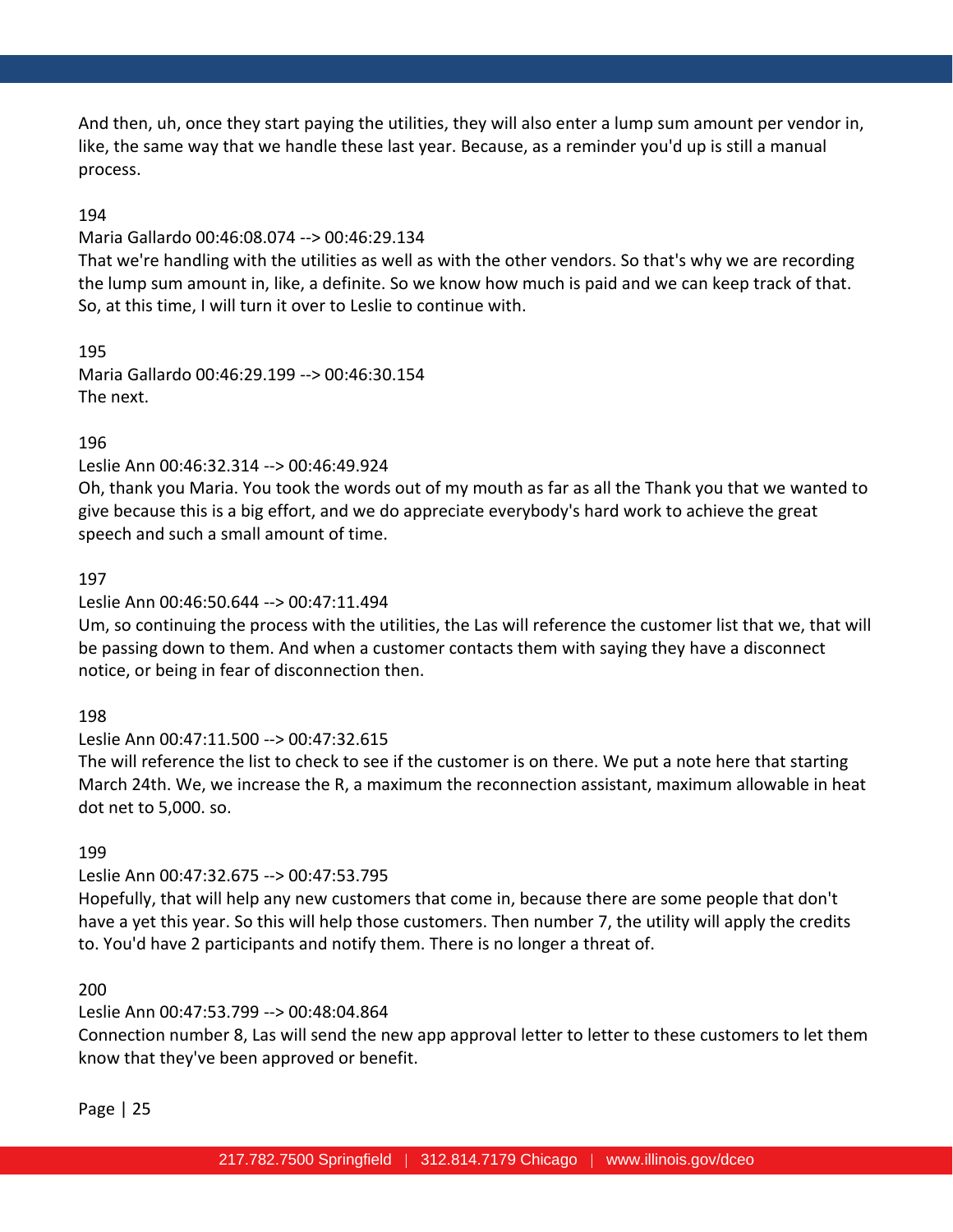## Leslie Ann 00:48:08.225 --> 00:48:29.045

Next slide. Oh, sorry. The utility will add a message on the customer bill to inform. You'd have 2 participants that they have received a benefit. We have standard language that though we've asked them to all put on there and the utility will send us the file at the end of the program you're confirmed.

### 202

## Leslie Ann 00:48:29.074 --> 00:48:50.194

The accounts and the benefit amounts for all the 2 participants that is the process with utilities. The next couple screens we talk about the non electronically communicating vendors and also deliver fuel. They, they all actually have 10 steps, but these are.

### 203

### Leslie Ann 00:48:50.284 --> 00:49:11.344

The main 3, the 1st, 1, is that the Las will contact their program year, 22 vendors with a list and to check for marriages or people want to disconnect with within that dollar range of 250 to 5,000.

### 204

### Leslie Ann 00:49:11.349 --> 00:49:32.494

The Las will review the list verify and pay the vendor and the will notify the recipient again with a letter benefit approval letter. Excellent. So the delivered fuel vendors process is a little bit different. They, they do not have the benefit of a.

### 205

## Leslie Ann 00:49:32.500 --> 00:49:53.645

Victoria, and, you know, there's, it's not clear cut. They could be disconnected at any time. They could be refused delivery at any time. So we're considering them to be in thread of disconnection. The will, we're, we're working with.

### 206

### Leslie Ann 00:49:53.649 --> 00:50:14.764

Is working with our office of information management to provide a list of all the delivered fuel customers and then the Las will for paying customers with a smaller tank. They will give those customers, 250 dollars and for the propane customers with a larger tank.

### 207

### Leslie Ann 00:50:15.304 --> 00:50:35.944

They'll give them 750 dollars and then the will submit the a bulk or a lump sum check to the vendor and also send the approval letter. The benefit approval letter. So it's very similar. But there are.

### 208

Leslie Ann 00:50:35.949 --> 00:50:57.094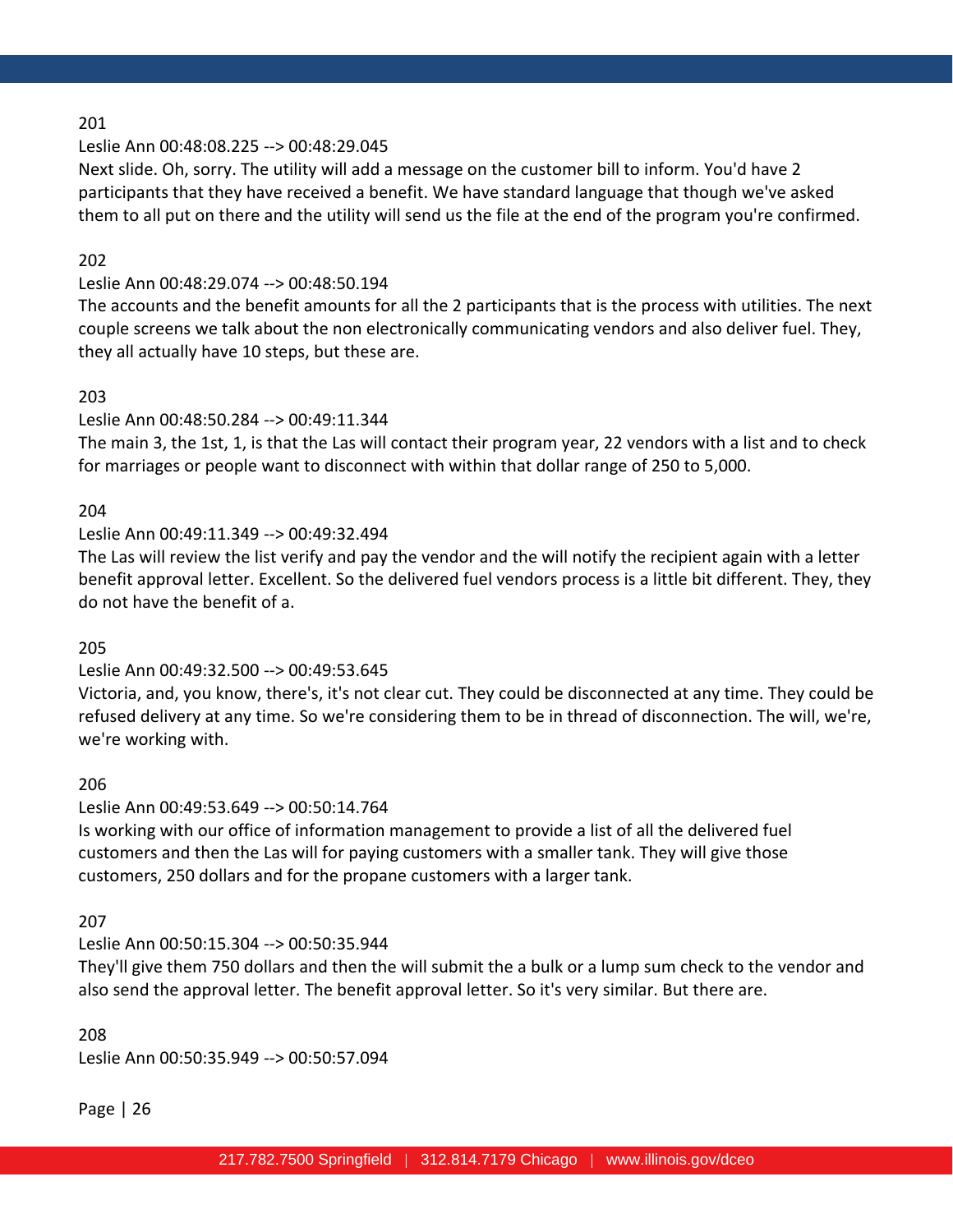Are some subtle differences, and that was everything was our very high level overview. We have a meeting with all our agencies that scheduled for next week to go to talk about it a little bit more in depth to hopefully improve, make improvements over last.

209

Leslie Ann 00:50:57.124 --> 00:51:02.854 Here we, everybody did a great job last year, and we believe that they will this year also. So.

## 210

Leslie Ann 00:51:04.804 --> 00:51:06.154 Is there a question.

## 211

david wortman 00:51:07.174 --> 00:51:25.294 Land there there are a couple of questions in the chat uh, Kathy walk ask what happens when a customer that it's on the list, you'd app list, but they've contacted us before we get the list to check and we already completed payment for them. So, uh, I'll let Leslie can answer, but I will say that we.

## 212

david wortman 00:51:25.299 --> 00:51:32.734 We'll have the list to you, uh, in the 1st, part of next week. So, but that still could happen. So, Leslie, and if that happens, what do we do.

## 213

Leslie Ann 00:51:33.934 --> 00:51:46.444

Well, 1st of all, all the agencies, all the utilities from, I believe, March 24th, those customers on the app list, they should be protected.

## 214

## Leslie Ann 00:51:47.074 --> 00:52:07.534

So they're also not technically, you know, 18 to 48 hour R, a timeframe right now we're still exempt from that. So, if if we're sure they're not going to be disconnected, then you could wait to get your loop you that list. Or if you already put it through that he's got net you can.

## 215

## Leslie Ann 00:52:07.599 --> 00:52:28.324

Check the heat up list and you can get her refund for that payment but I remember last year and we have the same the same procedure. This year is the, the, the, the invoice that we give you do not alter the amount that you that you're supposed to be paying. We're telling you.

216 Leslie Ann 00:52:29.045 --> 00:52:43.475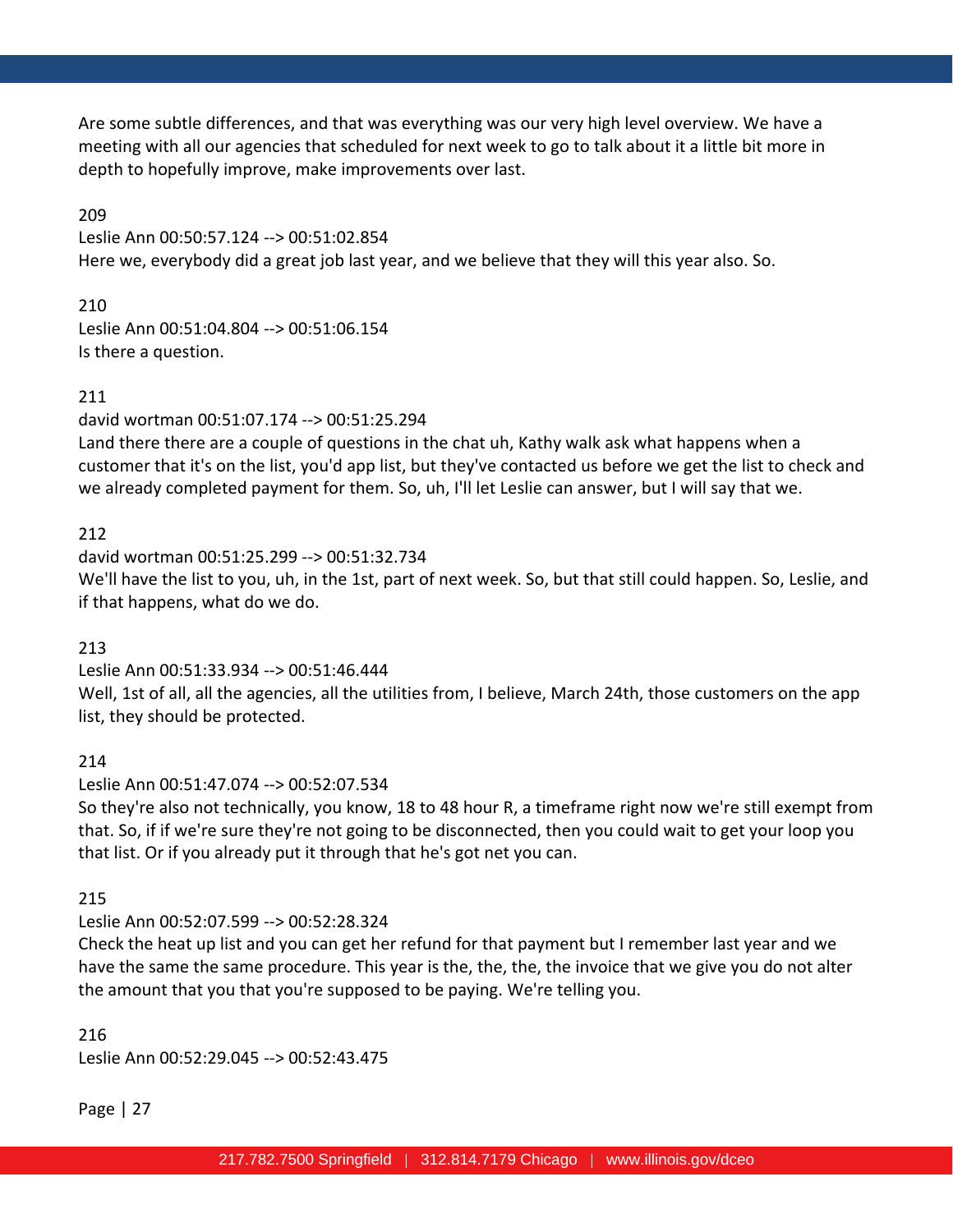This is the lump sum that you pay to that utility do not change that amount. That's not part of the process. So it's a little tricky in the interim until you get the list that you should have them pretty quickly.

### 217

### david wortman 00:52:46.744 --> 00:52:56.404

Uh, the next 1, do utility send any information about you'd app along with the disconnection? Notice how will a client know if there's additional funding if they use Lee.

## 218

Maria Gallardo 00:52:58.084 --> 00:53:06.694 David, this is where I think I can take this 1 so, 1 thing to share with the group, he said.

## 219

### Maria Gallardo 00:53:07.745 --> 00:53:27.605

Uh, you know, thank you to, uh, the ACC advocates, you nearly know, especially Karen Allen, and then all the utilities, they have been working together to offer some additional protections to low income customers. So, within.

### 220

Maria Gallardo 00:53:28.714 --> 00:53:48.604

These protections 1 of those are that the old the, uh, I would say big 6 regulated utilities in Illinois I will not be sending, uh, disconnect notices to these participants. And then, uh, they had mentioned also that.

## 221

### Maria Gallardo 00:53:49.534 --> 00:54:10.264

Uh, uh, these customers will be protected from any future disconnection until July 31st. So, I mean, and if I misspoke in any way, you know, the, you know, or Karen or they feel free to chime in. So going back to bond's question.

## 222

Maria Gallardo 00:54:11.315 --> 00:54:27.965 These customers, because there's no a call to action on 3 and as long as they have been aligned recipients, they will be receiving that credit. Uh, pretty shortly. So, um, and no disconnection notice will be sent to them.

## 223

Maria Gallardo 00:54:30.454 --> 00:54:34.324 I don't know if anyone else wants to make sure anything about these.

## 224

Karen Lusson 00:54:34.864 --> 00:54:37.084 Yeah, I thought that would oh, go ahead.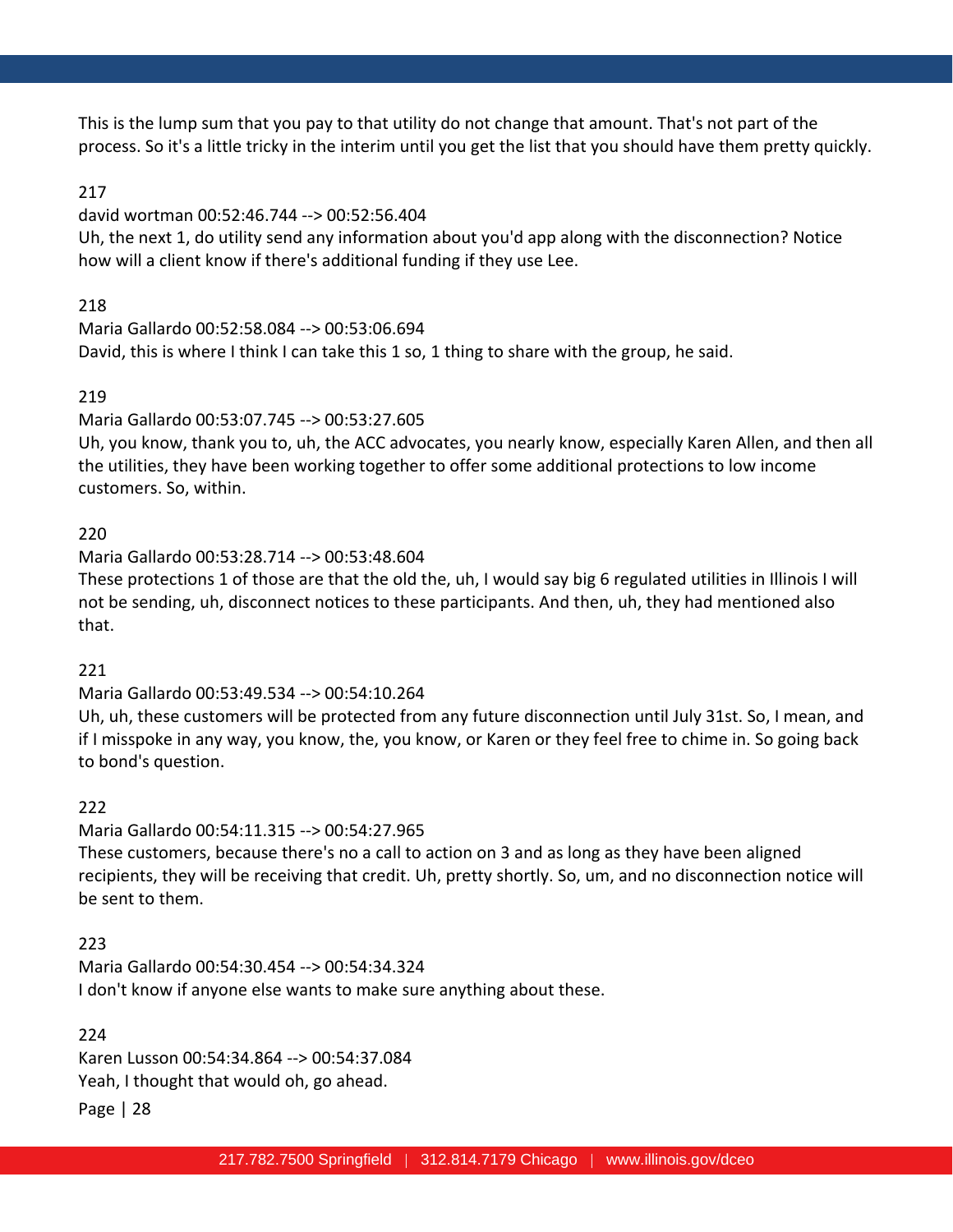### Leslie Ann 00:54:37.084 --> 00:54:51.154

I think that was good. I see, I see Maria, that combined has a question about just to confirm the utility should expect. Oh, well, my, my screen change, I wanted to say karen's question that she wants to make sure that the.

226

### Leslie Ann 00:54:51.160 --> 00:55:11.795

We're communicating all why he tip customers with the villages. And if you go back to your slide 3, Maria, it's all Pip customers who were dropped since they were active in July, but have been dropped since then if they have an a marriage, it's customers that have.

### 227

Leslie Ann 00:55:12.694 --> 00:55:31.444 Payment agreement balance within that dollar range 53. I'm sorry. Yeah that 1. and it's also so so we have given a list to the utilities of which customers are supposed to be on there that these payments should go to.

228 Karen Lusson 00:55:32.434 --> 00:55:32.764 Thanks.

229 Leslie Ann 00:55:33.755 --> 00:55:34.955 Okay, okay good.

230 Ivonne Rychwa 00:55:36.815 --> 00:55:37.055 Um.

231 david wortman 00:55:37.085 --> 00:55:37.655 Yeah.

232 Ivonne Rychwa 00:55:39.485 --> 00:55:40.085 Sorry.

233 david wortman 00:55:41.405 --> 00:55:46.535 Uh, Stacy ask, if we can get a copy of the slide deck. I assume we can send these out afterwards. Maria.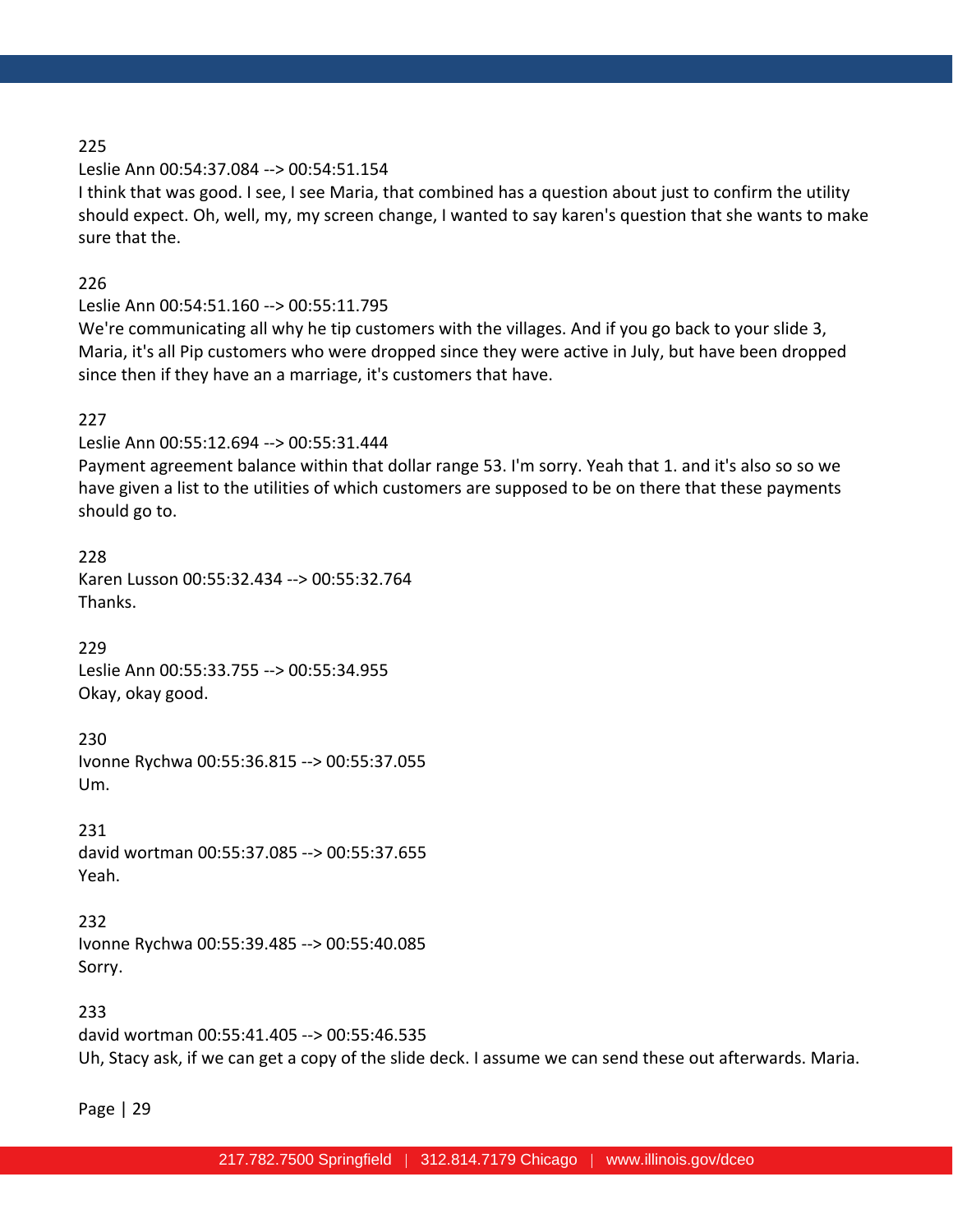Maria Gallardo 00:55:49.234 --> 00:55:58.354

Sorry, I was happening. Yeah, definitely. So as soon as we get up from the meeting, we'll definitely send it out to everyone. Both both slides.

### 235

Ivonne Rychwa 00:56:00.994 --> 00:56:10.114 To follow up on my, my previous question on the, I'm trying to understand these from the point of view of the.

### 236

Ivonne Rychwa 00:56:10.144 --> 00:56:30.094 Summer, so, if I am a consumer and I, um, I'm behind on my bill, but I already apply for or and do I have to go to the local agency to be granted the.

## 237

Ivonne Rychwa 00:56:31.270 --> 00:56:36.905 Europe assistance, or will it be applied automatically to my account?

## 238

Maria Gallardo 00:56:37.835 --> 00:56:52.415 Right. So great question. So, uh, so with this population, because we are with the help of the utilities, we are identifying them due to their rearrange amount or their potential to the.

239

Maria Gallardo 00:56:52.654 --> 00:57:12.394

Disconnected as long as we confirm that they, in fact receive Nike and or benefits in program year, 2022, they are going to find out about you that through a letter from their agency telling them that.

240

Maria Gallardo 00:57:13.595 --> 00:57:34.715

Apply this amount on your behalf this a special program and then also the utilities are, I believe they are going to all going to add a message of the utility bill. So, they can tell the customer you have been receiving, you are receiving this amounting you that payment. So no call to action.

## 241

Maria Gallardo 00:57:34.744 --> 00:57:42.904 To the customers in other words, they do not need to go to an agency for receiving a user benefit.

## 242

Nichole Owens 00:57:44.194 --> 00:57:55.864

Yeah, this is the call from comment just to to I agree completely with Maria from a utility standpoint, we are providing the list to to.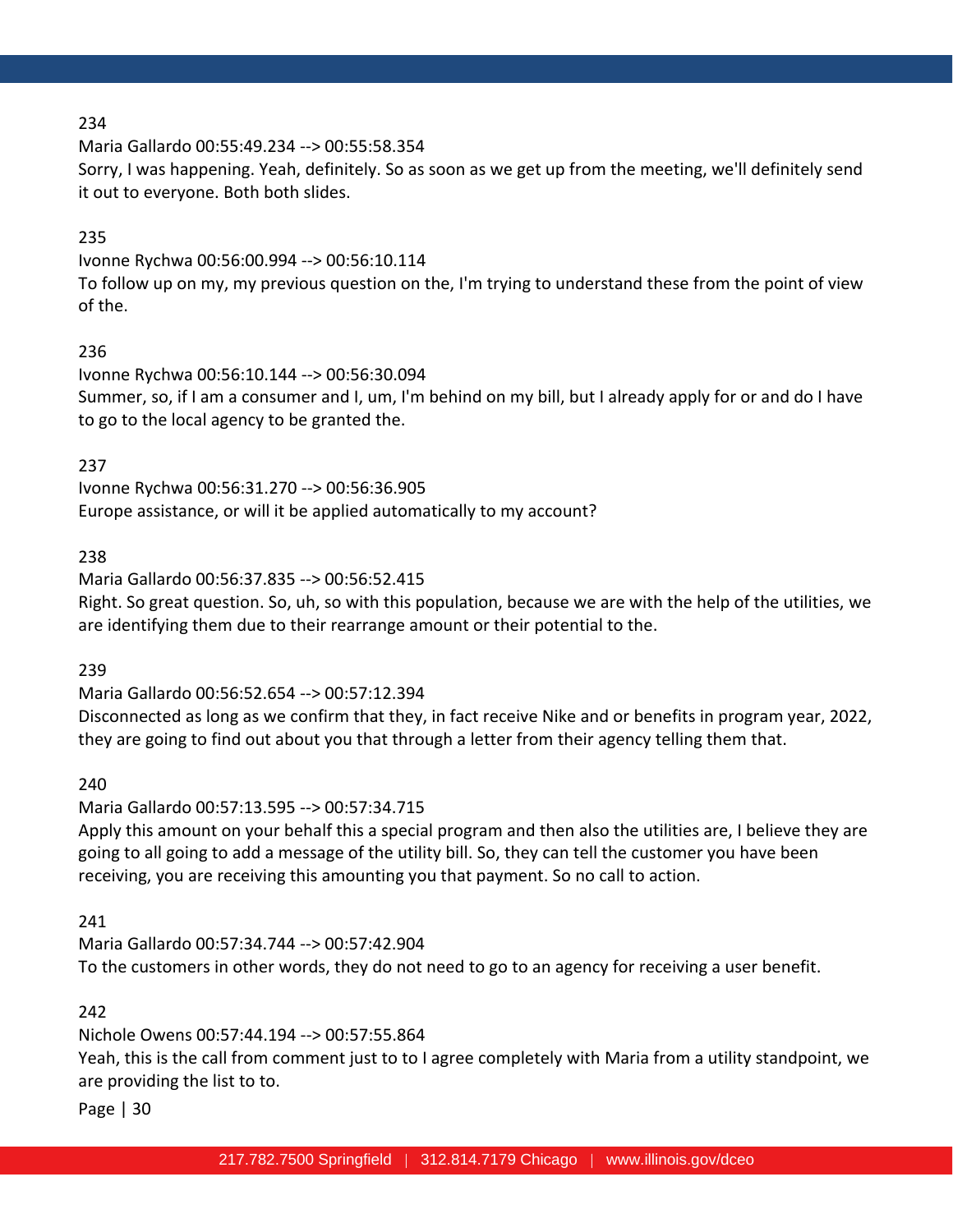### Nichole Owens 00:57:55.869 --> 00:58:17.014

Ceo, so, in advance comment is making sure that we prevent those customers are being disconnected because we know that assistance is coming. So we didn't want to so working with. And with commission staff and others. We did work out a process and work through a process to make sure that if customers are pending you that, because we're going to send customers, those.

### 244

## Nichole Owens 00:58:17.615 --> 00:58:38.165

Send that list of customers to we would make sure that the customers are protected in the event the customers are in the process of signing up for life heat. We've also asked for customers to contact the utilities. So specifically, for comment, we can enter them into a 0 down, which will give.

### 245

## Nichole Owens 00:58:38.169 --> 00:58:52.744

Enough time to apply for lab heat and to make sure that they can secure those funds. So on both fronts, if you're a customer or you're in the in the process of getting you DAP, we have created some protection. So customers can avoid disconnection.

### 246

## Maria Gallardo 00:58:56.764 --> 00:59:16.234

Thank you Nicole xena comment by Karen on the chat about it will be good for the agencies when they're new hip applicants coming to apply at the agency that they are being told that they will be told also about, you know, the.

## 247

## Maria Gallardo 00:59:16.264 --> 00:59:37.384

The longer amount of time that cost, uh, likely customer could get in a DBA. So, Karen and everyone just so, you know, we're all fees, got a hold of the press release that the, you know, send out to the media today. So we are planning.

## 248

## Maria Gallardo 00:59:37.415 --> 00:59:55.445

To send it and share with all the local agencies. So everyone is aware of the customer protections and, and we can further advocate our, our customer. So so we're in the process of sharing that with the agencies, you know, this afternoon.

249 Karen Lusson 00:59:56.315 --> 00:59:58.085 Great. Thanks Maria.

250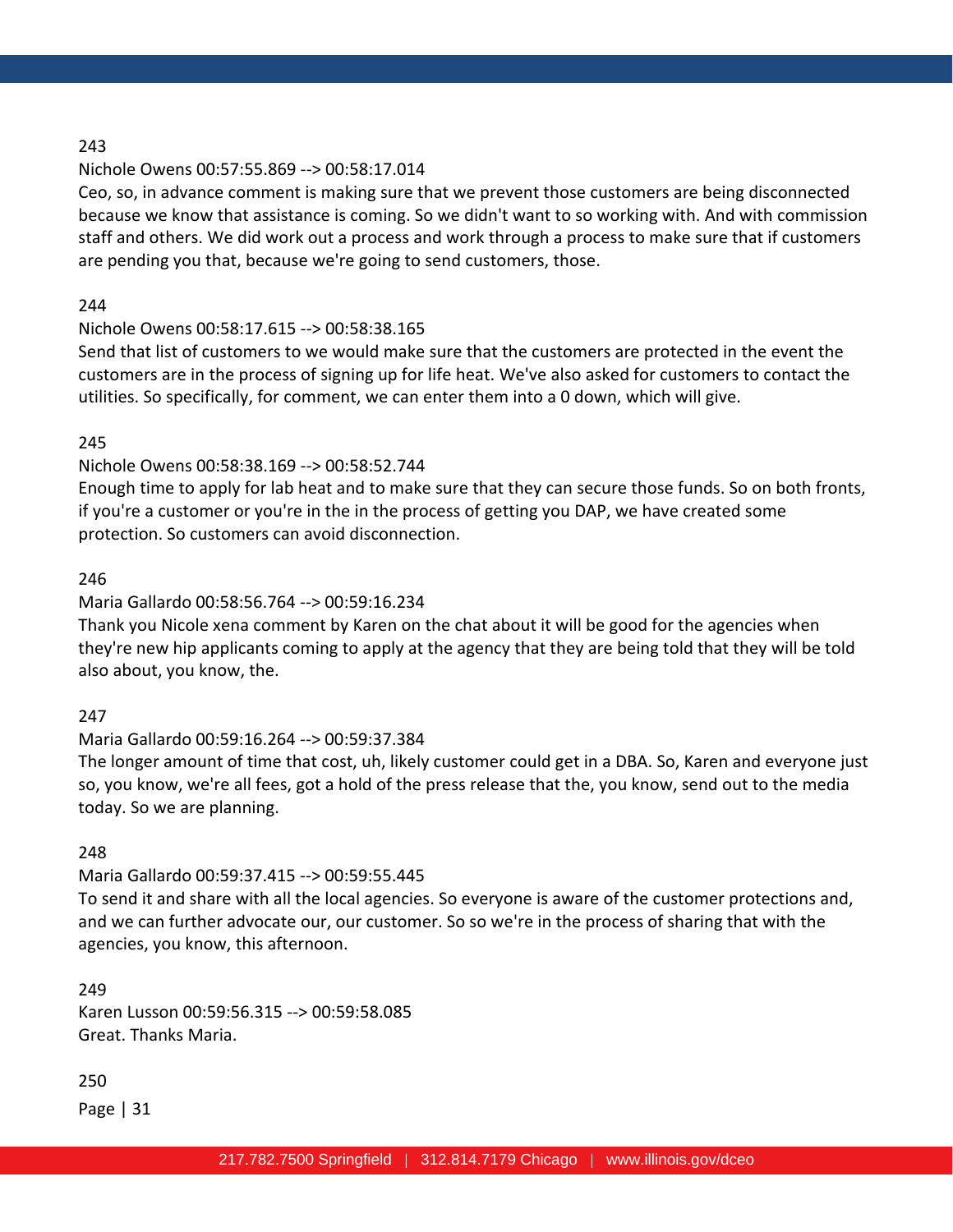### Leslie Ann 00:59:59.105 --> 01:00:19.325

Hi, I wanted to add something else with Leslie and this. Let me just push this in here. So I added in over in the chat we have asked all the utilities, and we will be asking all the non regulated vendors and the, you know, any vendors that.

### 251

## Leslie Ann 01:00:20.014 --> 01:00:40.504

Deal with we have we want this to be put on the bill this still contains a 1 time utility disconnection avoidance program 2 credit from the States right? Heat program that does not need to be paid. So, we also hope that this little notice, we did the same thing last year too. We hope that this will help them to understand. Wow.

### 252

Leslie Ann 01:00:41.554 --> 01:00:44.224 I got it and it doesn't need to be your page. That's awesome.

### 253

## Nichole Owens 01:00:46.594 --> 01:01:07.414

I can't confirm comment. We do have that Bill messaging very consistent with last year for you that. So it's noted for the customers at the credit that will appear on their bill, because they do not have to take any action that this is as a result of the utility disconnection, avoid this program, implement it. So, customers will know that's the reason for.

### 254

## Nichole Owens 01:01:07.630 --> 01:01:14.105

The, um, the credit on the account, and our will have information to help explain that to customers. In case they call them.

### 255

## ellen rendos 01:01:21.155 --> 01:01:38.615 This is Ellen from nicor. I've got a couple of questions last year. You know, we sent in our list and we waited for a confirmation to be received that, you know, the list was right. Um.

## 256

## ellen rendos 01:01:38.674 --> 01:01:59.794

Before we applied any credits. Is that going to happen again? I know this time it's a little different, because we're going to receive checks from the individual L A's and we're going to reconcile all that. Um, but our preference would be to and this is what we did last year we applied.

### 257

ellen rendos 01:01:59.824 --> 01:02:20.944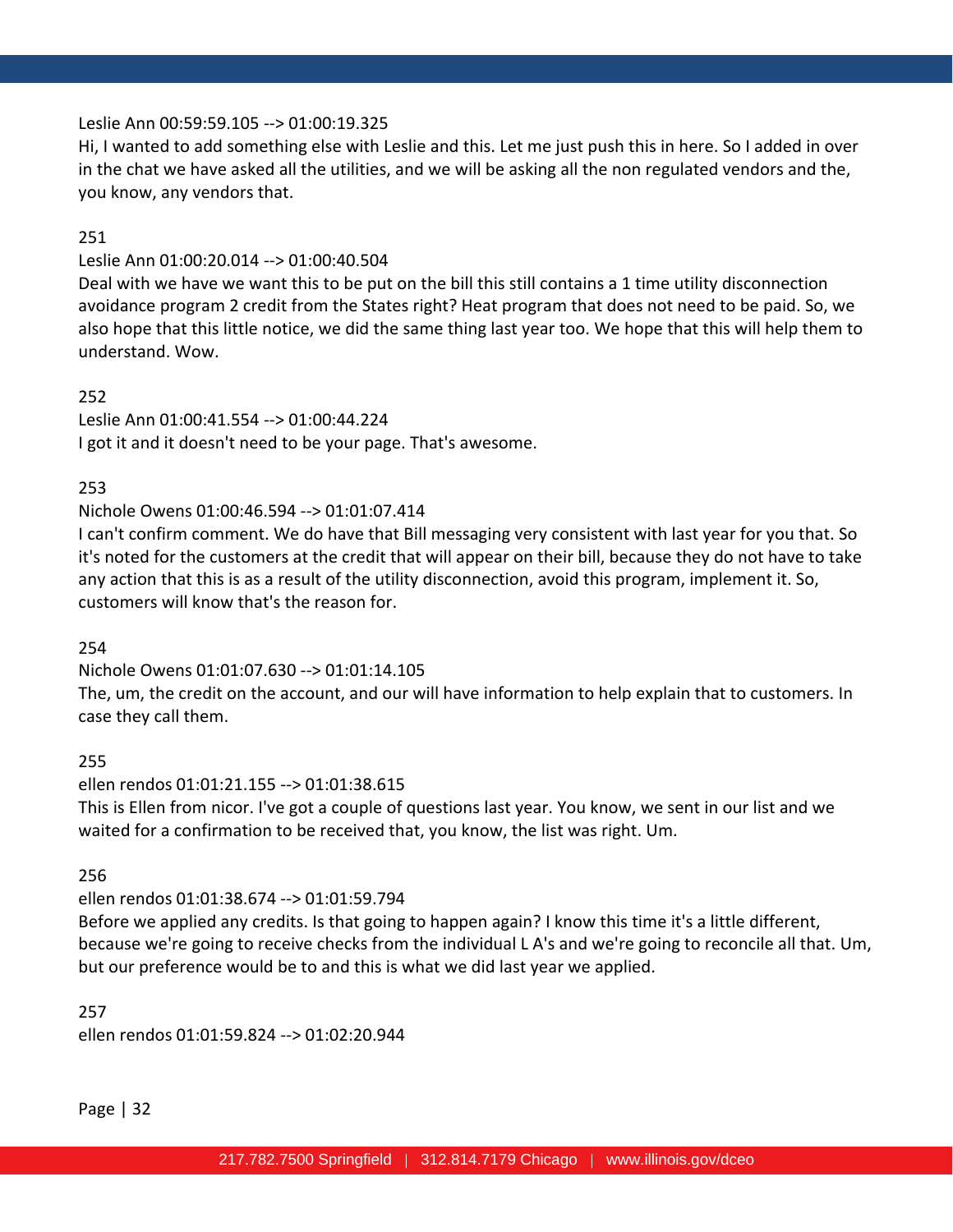All the credits at 1 time we sent out letters to all of them so that we could do this sooner rather than later and not wait for the checks from each individual and send out, you know, different batches of letters. We did them all together. Is are we still okay to do that?

### 258

### Leslie Ann 01:02:23.074 --> 01:02:42.094

Answer that I feel like it's safe to do that because last year, when we, when we verified the sample, we didn't have any problems. There were a few accounts that what we had on. My house was a little bit different than the number you had, but we were able to reconcile any of those little differences. So I think it's safe for you to do.

259 Leslie Ann 01:02:42.184 --> 01:02:44.344 But, David, you were going to say something.

### 260

david wortman 01:02:44.854 --> 01:02:50.644 I was just gonna say if the list that you sent us is correct, then you'll get paid for everything that's on the list.

### 261

ellen rendos 01:02:51.184 --> 01:03:01.774

Okay, um, that that's what, um, that's what real nice course plans are like, when we get the okay. Um.

### 262

ellen rendos 01:03:02.104 --> 01:03:22.984

Yeah, and I think you sent it to us last year. Yeah, we're gonna we're gonna send you that money. And if you don't get it from the, that it's going to come from you, if they, if they couldn't produce it, but, um, that that would be our preference. So we could communicate sooner rather than later even though these customers are going to be protected. They're not going to be.

263

ellen rendos 01:03:23.014 --> 01:03:35.524

Being a disconnect notice I still think that they might be thinking oh, no, it's going to come soon. Um, so I think the sooner we get these messages and letters out to them, the better.

### 264

### ellen rendos 01:03:38.525 --> 01:03:59.645

I also wanted to ask 1 more question cause I was a little confused when we were talking about, um, the communication to, from the customer's point of view. I'm hoping, you know, we all know who these new DAP customers are that we supplied on March 24th or 23rd whatever it was. Um, but.

### 265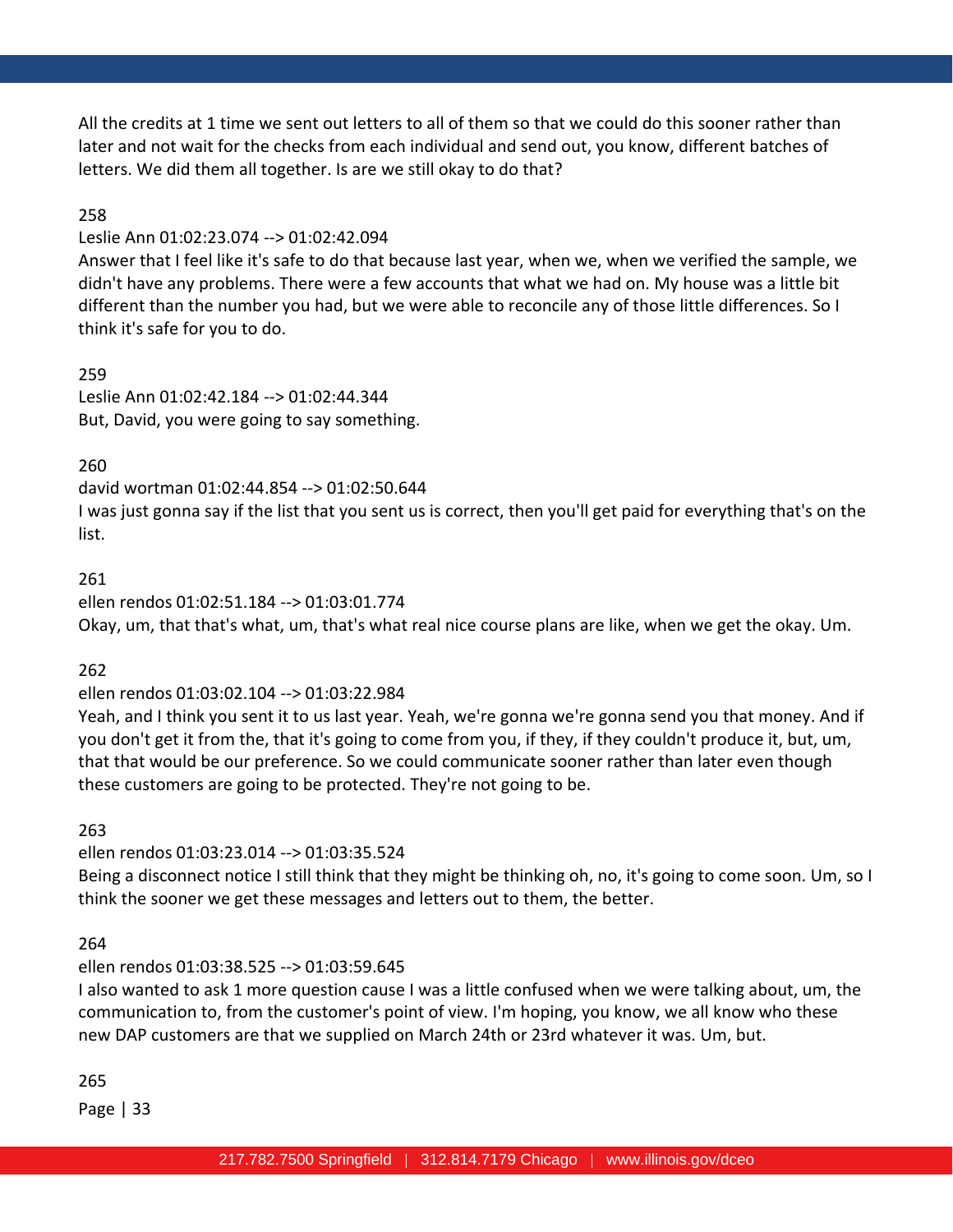### ellen rendos 01:03:59.649 --> 01:04:12.004

Are the gonna be, like, aware of when somebody's coming in and they're signing up for a lot cheaper for the 1st time? Are they going to take care of their balances?

### 266

david wortman 01:04:12.694 --> 01:04:20.794 Right. So yeah, Kathy walk and, uh, that's been asked twice in the in the comments. So oh, we have I, I have the list.

### 267

david wortman 01:04:20.799 --> 01:04:41.944 From all the utilities, uh, I've got it divided up by, uh, utility and every agency. So I have, you know, the comments got 14 different, uh, agencies that are, uh, have commented we're going to be sending those out to the agencies.

### 268

david wortman 01:04:41.949 --> 01:05:03.094 As quickly as possible, it may be tomorrow. If it's not tomorrow, it will be Monday. So the local agencies will have their list uh, either tomorrow or Monday. And if someone comes in wanting an IRA and the agency looks up, and they're on the list, then they, they can still get a but they won't get the because the.

269 david wortman 01:05:03.125 --> 01:05:04.205 Is going to cover that.

### 270

ellen rendos 01:05:05.135 --> 01:05:22.085 But isn't it for the most part, shouldn't they also be thinking when they come in there? If, um, if they hadn't gotten the at this year they're certainly not on the U DAP list cause we've only got the people. I guess you could have some.

271 david wortman 01:05:22.115 --> 01:05:22.745 Yeah.

### 272

david wortman 01:05:25.325 --> 01:05:32.645 Well, they could have gotten a in December and then are coming in because they know the moratorium coming off. They could be coming in for an IRA.

Page | 34 273 ellen rendos 01:05:33.065 --> 01:05:42.215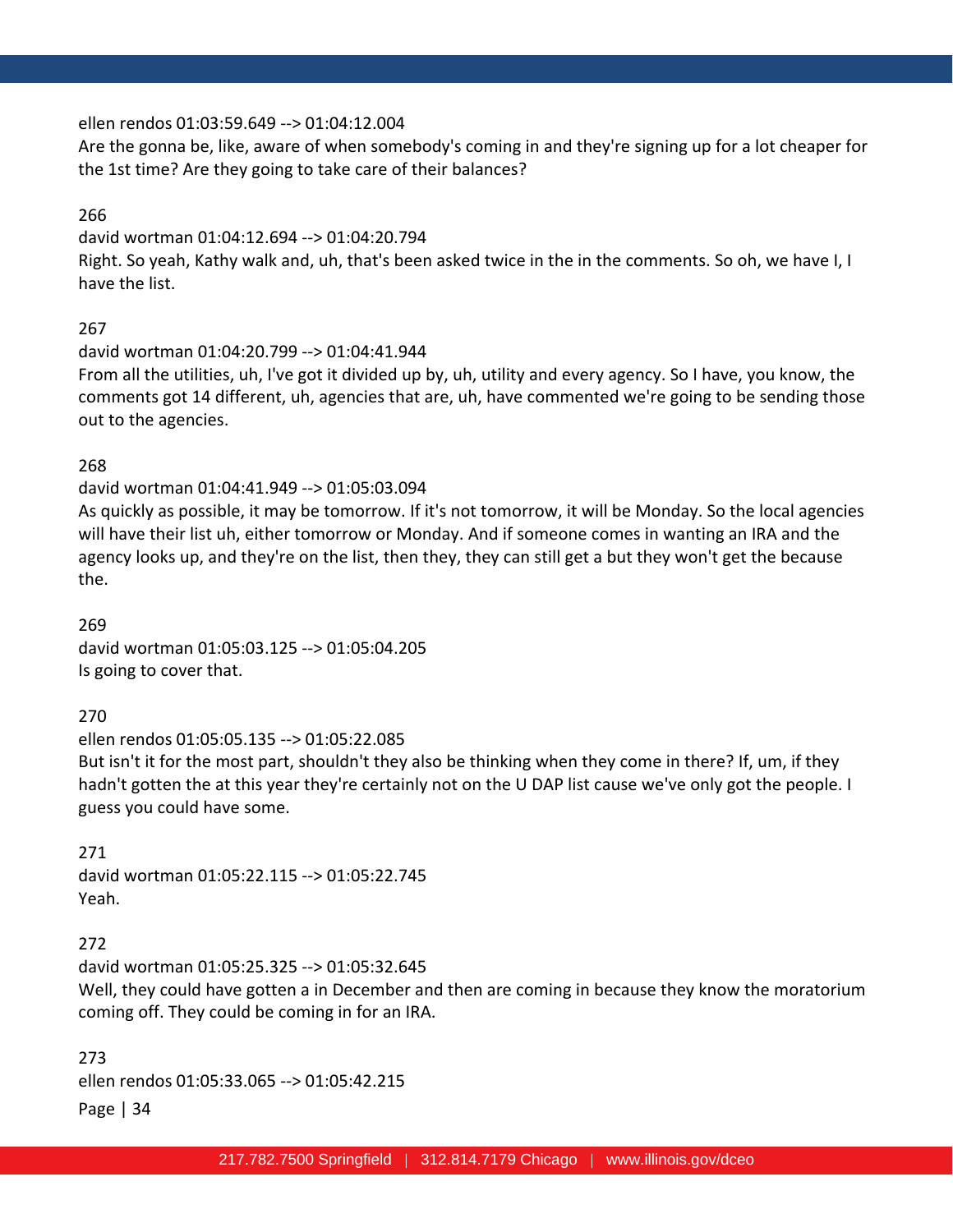For an IRA? Yes. Yeah. Okay. But that, um, right. That's what I'm saying. If they've already had a this year, they're already.

### 274

david wortman 01:05:42.515 --> 01:05:45.395 On the right and they're on a disconnect list and they should.

275

david wortman 01:05:45.424 --> 01:05:48.814 Be on the you DAP list if I'm missing that up someone come on.

## 276

## Maria Gallardo 01:05:48.844 --> 01:06:06.454

Yeah, no, I think, you know, Al Allyn you do your point all of these customers either have received to till March 23rd or 24th, uh, DVB, or are receiving beep benefits. So.

### 277

## Maria Gallardo 01:06:06.549 --> 01:06:27.694

Going back to your point. Uh, so we are instructing the agencies that if a customer, let's say a licensed customer, uh, you know, uh, we know that they are not going to be receiving any disconnect notices. So, but let's say, for whatever reason, they come to the agency because now they have they know.

## 278

## Maria Gallardo 01:06:27.724 --> 01:06:48.844

That they have a large balance, and they come to the agencies being proactively, uh, the agencies, most reference that you that customer lease during the verification process. So, uh, so they know that they could not process that, um, you know, application like.

## 279

## Maria Gallardo 01:06:49.355 --> 01:07:03.515

So, um, you know, of course, you know, keep in mind that this is very manual process for everyone. So, uh, but that's kind of, you know, like, the way that the agencies will go fiddling the verification process.

## 280

## ellen rendos 01:07:06.154 --> 01:07:26.914

I guess that what I, I'm I might not be asking it correctly, but if a customer comes in, and they're, like, they're, they're applying for license for the 1st time ever, and they've got a 600 dollar careers balance, I'm hoping the Las are giving them all 600 dollars now 450 dollars.

### 281

ellen rendos 01:07:26.920 --> 01:07:31.745 Um, I mean, just like the that would would have.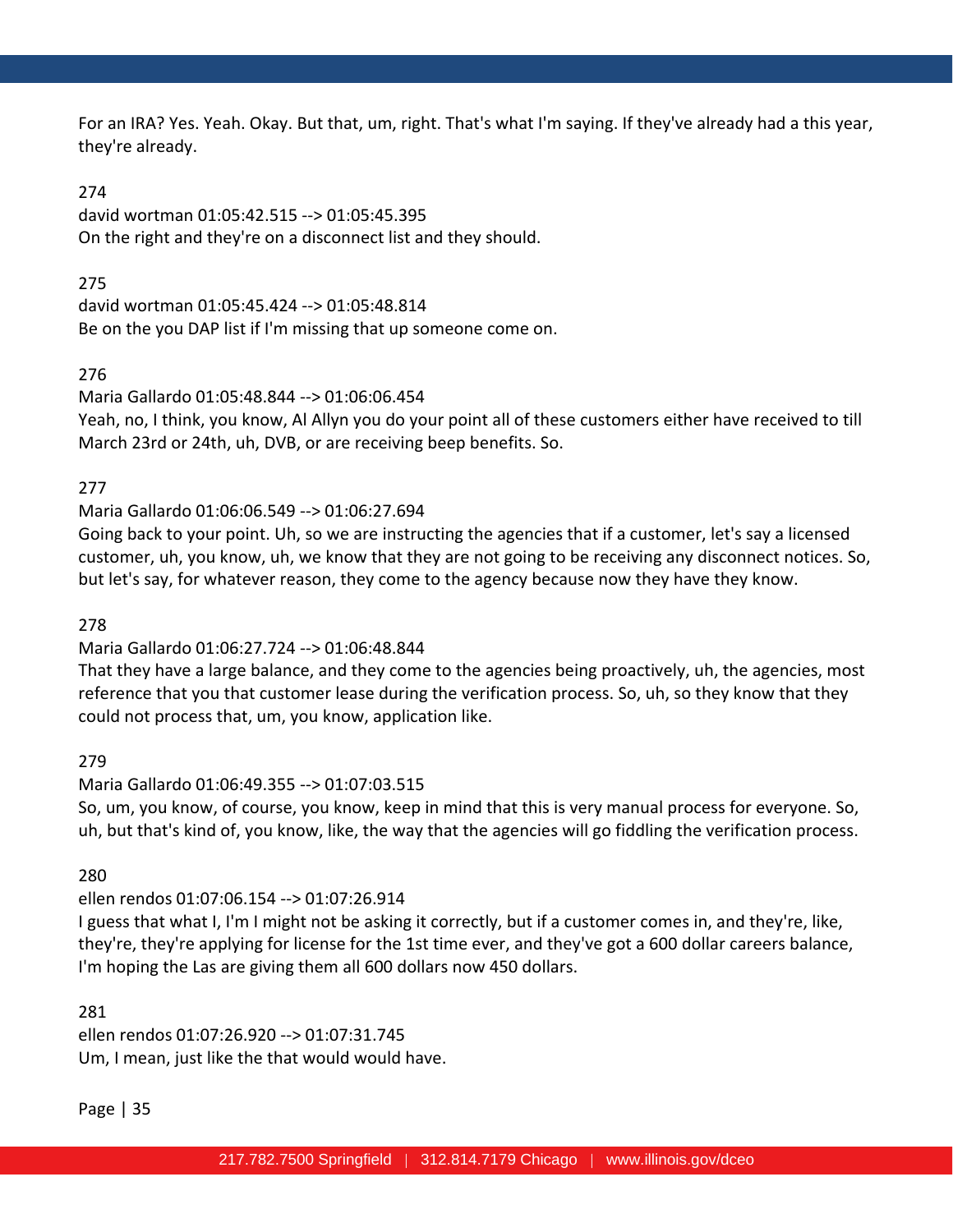Leslie Ann 01:07:31.775 --> 01:07:47.465

Right, no, it's roughly. And so we said we had raised the, the, the amount of reconnection assistance that communicates electronically through why he got that. We have raised that to a possible 5,000 dollars.

### 283

Leslie Ann 01:07:48.425 --> 01:08:02.735 And so as long as your, as long as your utility is electronically communicating the reconnect amount, and the outstanding balance to be the exact same amount as we've talked about at different meetings.

284 ellen rendos 01:08:03.005 --> 01:08:03.155 Cool.

### 285

Leslie Ann 01:08:03.155 --> 01:08:04.955 Be fine. It should be fine.

286 ellen rendos 01:08:05.585 --> 01:08:08.105 But we're doing that. Okay. Thanks.

287 Leslie Ann 01:08:08.855 --> 01:08:09.155 Yep.

288 Leslie Ann 01:08:09.424 --> 01:08:09.934 Thank you.

### 289

Maria Gallardo 01:08:12.125 --> 01:08:33.185

I'm not sure if these question on the chat was addressed or not, but there, there was a question about, uh, uh, we won't be able to cover the entire balance. Will you please include clients with a rearranging over 5,000 dollars? So their response on that 1? Yes.

### 290

Maria Gallardo 01:08:33.514 --> 01:08:54.334

Uh, the utilities, uh, some utilities particularly gave us, uh, some customers over the 5,000 dollars balance, but then you, that only will be paying until that maximum amount of 5,000 dollars. So any remaining balance, it's the, you know, of course, we'll be the client responsibility.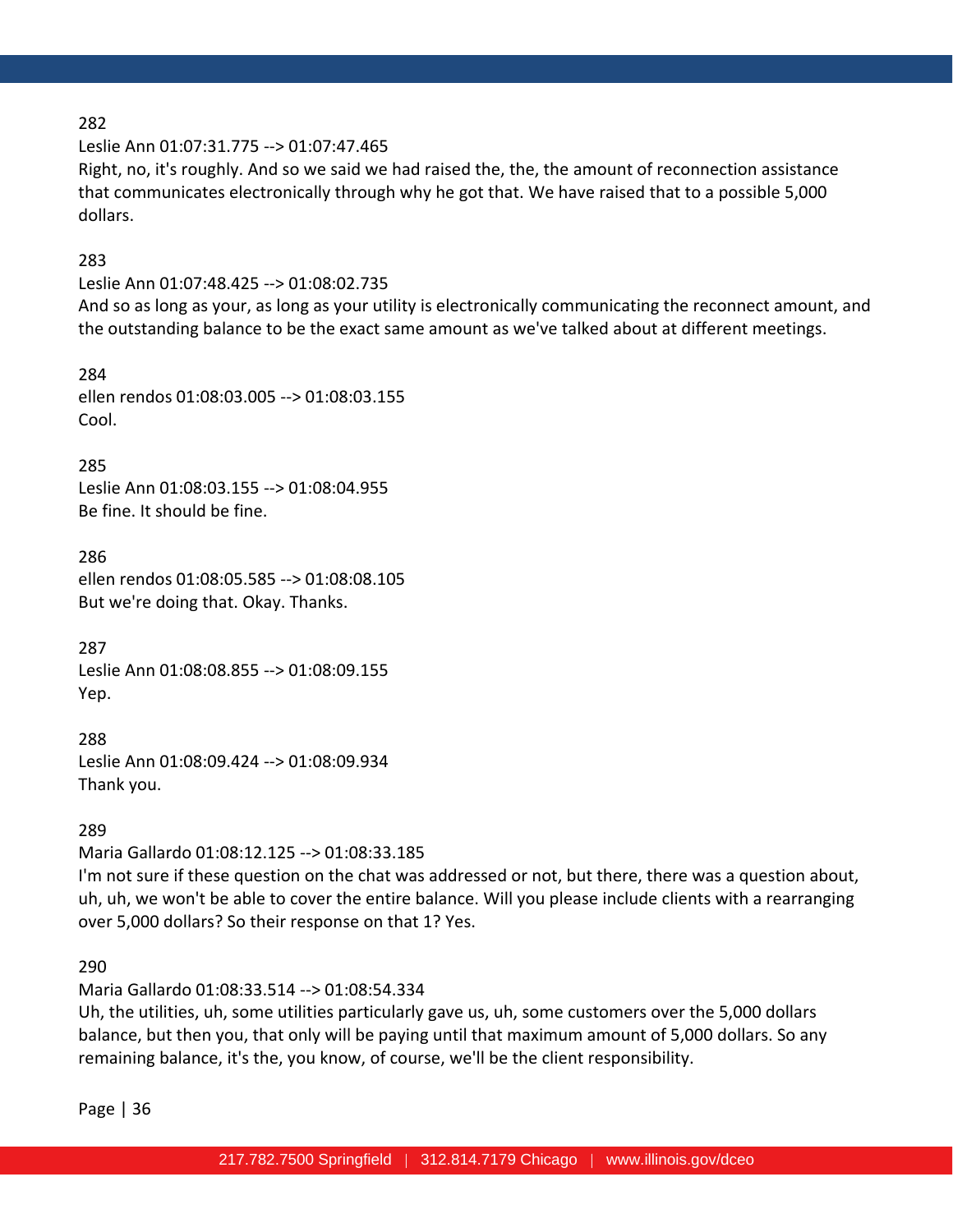david wortman 01:08:55.173 --> 01:08:55.414 Right.

### 292

david wortman 01:09:01.383 --> 01:09:12.064

And Maria and Kathy is asking the the question again, can we reiterate if we have processed an, for someone who's on the list? What do we do.

### 293

Leslie Ann 01:09:15.363 --> 01:09:35.224

Send me an email. That's what I say, please send me an email with the details. And then I will tell you what to do. I know that. This interim period is a little bit tricky. But we're going to get you those lists as soon as we can. And you also have access if it's hammer and then you have access to their portal and you can see how much they.

### 294

Leslie Ann 01:09:35.344 --> 01:09:43.954 Oh, and you know, if they got a DVT, they should be on the list. So just send me the information if that, you know, I'll get back to you quickly.

### 295

Karen Lusson 01:09:48.065 --> 01:10:02.525

Can, can I ask a clarification question to I noticed in the chat latoya said you DAP will not apply to applicants who apply after the list has been pulled. Can you clarify what that means?

### 296

david wortman 01:10:03.245 --> 01:10:07.655 That's the same thing that Ellen was asking. So if they, if they have.

### 297

david wortman 01:10:07.659 --> 01:10:19.504 Haven't received a yet this year and they come in they can't be on the list. Right? So we have changed the limits. So they will someone that comes in later will be treated equally.

### 298

Karen Lusson 01:10:19.894 --> 01:10:22.114 Okay, just wanted to make sure Thank you.

## 299 david wortman 01:10:31.234 --> 01:10:32.164 Are we done.